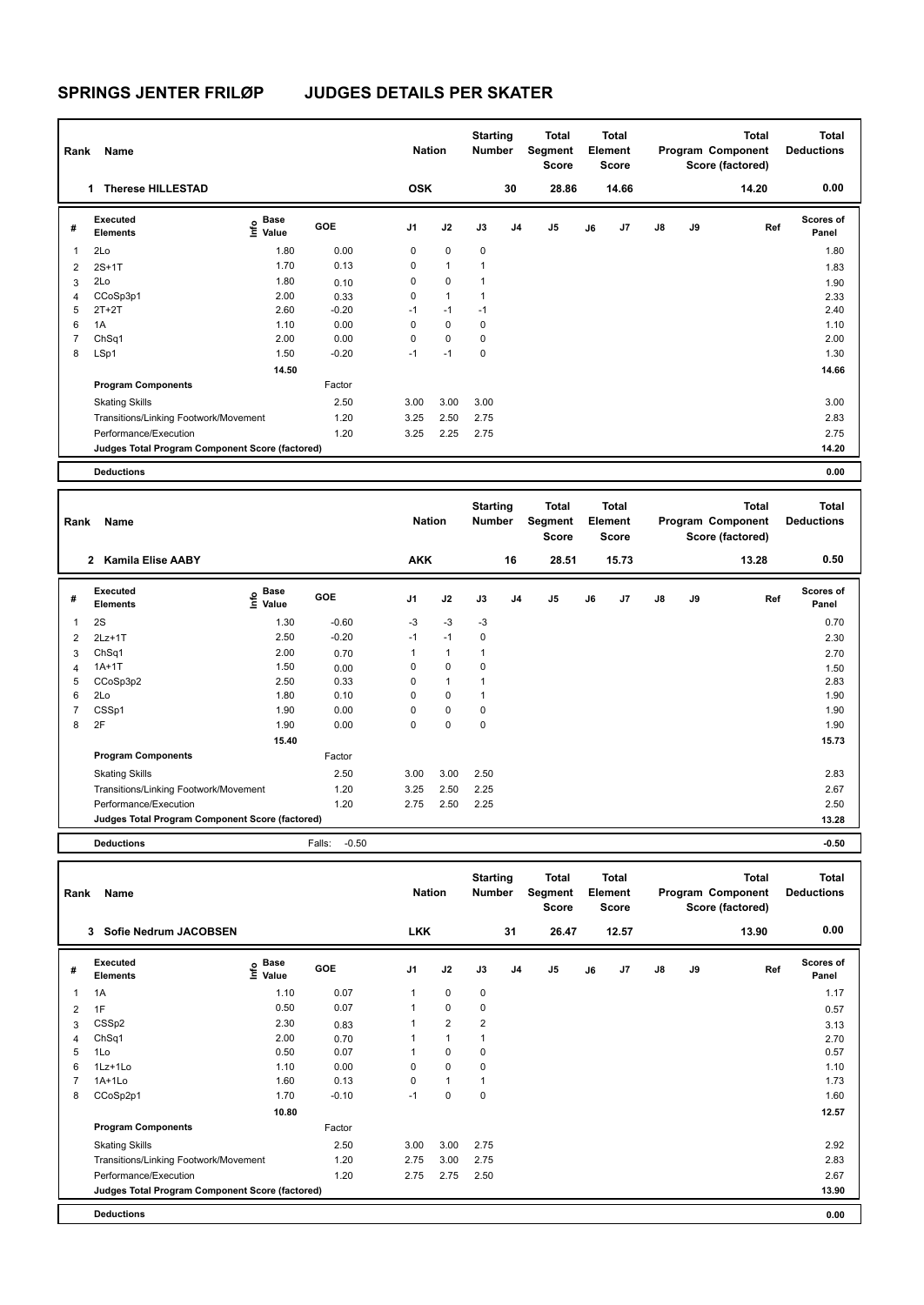| Rank           | Name                                            |                                  |                   | <b>Nation</b>  |                      | <b>Starting</b><br><b>Number</b> |                | <b>Total</b><br>Segment<br>Score |    | <b>Total</b><br>Element<br><b>Score</b> |               |    | <b>Total</b><br>Program Component<br>Score (factored) | Total<br><b>Deductions</b> |
|----------------|-------------------------------------------------|----------------------------------|-------------------|----------------|----------------------|----------------------------------|----------------|----------------------------------|----|-----------------------------------------|---------------|----|-------------------------------------------------------|----------------------------|
|                | 4 Esther ADADE                                  |                                  |                   | LIL            |                      |                                  | 15             | 26.17                            |    | 12.87                                   |               |    | 13.80                                                 | 0.50                       |
| #              | Executed<br><b>Elements</b>                     | <b>Base</b><br>o Base<br>⊆ Value | <b>GOE</b>        | J <sub>1</sub> | J2                   | J3                               | J <sub>4</sub> | J <sub>5</sub>                   | J6 | J7                                      | $\mathsf{J}8$ | J9 | Ref                                                   | Scores of<br>Panel         |
|                | $1A+1L0$                                        | 1.60                             | 0.27              | $\mathbf{1}$   | $\blacktriangleleft$ | $\overline{2}$                   |                |                                  |    |                                         |               |    |                                                       | 1.87                       |
| $\overline{2}$ | $2S+2T$                                         | 2.60                             | $-0.20$           | $-1$           | $-1$                 | $-1$                             |                |                                  |    |                                         |               |    |                                                       | 2.40                       |
| 3              | 1A                                              | 1.10                             | 0.00              | 0              | $\mathbf 0$          | 0                                |                |                                  |    |                                         |               |    |                                                       | 1.10                       |
| $\overline{4}$ | SSp1                                            | 1.30                             | 0.83              | 1              | $\overline{2}$       | 2                                |                |                                  |    |                                         |               |    |                                                       | 2.13                       |
| 5              | 2T                                              | 1.30                             | 0.07              | 1              | $\mathbf 0$          | 0                                |                |                                  |    |                                         |               |    |                                                       | 1.37                       |
| 6              | ChSq1                                           | 2.00                             | $-1.50$           | -3             | $-3$                 | $-3$                             |                |                                  |    |                                         |               |    |                                                       | 0.50                       |
| $\overline{7}$ | 2S                                              | 1.30                             | 0.20              | 1              | $\mathbf{1}$         | 1                                |                |                                  |    |                                         |               |    |                                                       | 1.50                       |
| 8              | CCoSp3p1                                        | 2.00                             | 0.00              | 0              | $\mathbf 0$          | 0                                |                |                                  |    |                                         |               |    |                                                       | 2.00                       |
|                |                                                 | 13.20                            |                   |                |                      |                                  |                |                                  |    |                                         |               |    |                                                       | 12.87                      |
|                | <b>Program Components</b>                       |                                  | Factor            |                |                      |                                  |                |                                  |    |                                         |               |    |                                                       |                            |
|                | <b>Skating Skills</b>                           |                                  | 2.50              | 3.00           | 3.00                 | 3.00                             |                |                                  |    |                                         |               |    |                                                       | 3.00                       |
|                | Transitions/Linking Footwork/Movement           |                                  | 1.20              | 2.25           | 2.50                 | 2.75                             |                |                                  |    |                                         |               |    |                                                       | 2.50                       |
|                | Performance/Execution                           |                                  | 1.20              | 2.50           | 2.75                 | 3.00                             |                |                                  |    |                                         |               |    |                                                       | 2.75                       |
|                | Judges Total Program Component Score (factored) |                                  |                   |                |                      |                                  |                |                                  |    |                                         |               |    |                                                       | 13.80                      |
|                | <b>Deductions</b>                               |                                  | $-0.50$<br>Falls: |                |                      |                                  |                |                                  |    |                                         |               |    |                                                       | $-0.50$                    |

| Rank | Name                                            |                                  |         | <b>Nation</b> |             | <b>Starting</b><br><b>Number</b> |                | <b>Total</b><br>Segment<br><b>Score</b> |    | <b>Total</b><br>Element<br><b>Score</b> |               |    | <b>Total</b><br>Program Component<br>Score (factored) | <b>Total</b><br><b>Deductions</b> |
|------|-------------------------------------------------|----------------------------------|---------|---------------|-------------|----------------------------------|----------------|-----------------------------------------|----|-----------------------------------------|---------------|----|-------------------------------------------------------|-----------------------------------|
|      | Alexandra BJØRGE<br>5                           |                                  |         | ΟI            |             |                                  | 17             | 22.56                                   |    | 11.13                                   |               |    | 11.43                                                 | 0.00                              |
| #    | Executed<br><b>Elements</b>                     | <b>Base</b><br>e Base<br>⊆ Value | GOE     | J1            | J2          | J3                               | J <sub>4</sub> | J <sub>5</sub>                          | J6 | J7                                      | $\mathsf{J}8$ | J9 | Ref                                                   | <b>Scores of</b><br>Panel         |
| 1    | 2Lz<<                                           | 0.60                             | $-0.20$ | $-2$          | $-2$        | $-2$                             |                |                                         |    |                                         |               |    |                                                       | 0.40                              |
| 2    | CCoSp2pB                                        | 1.50                             | $-0.50$ | $-2$          | $-2$        | $-1$                             |                |                                         |    |                                         |               |    |                                                       | 1.00                              |
| 3    | ChSq1                                           | 2.00                             | 0.00    | 0             | $\mathbf 0$ | 0                                |                |                                         |    |                                         |               |    |                                                       | 2.00                              |
| 4    | 2Lo                                             | 1.80                             | 0.00    | 0             | $\mathbf 0$ | 0                                |                |                                         |    |                                         |               |    |                                                       | 1.80                              |
| 5    | 2S                                              | 1.30                             | 0.00    | 0             | $\mathbf 0$ | 0                                |                |                                         |    |                                         |               |    |                                                       | 1.30                              |
| 6    | 2T                                              | 1.30                             | $-0.20$ | $-1$          | $\mathbf 0$ | $-2$                             |                |                                         |    |                                         |               |    |                                                       | 1.10                              |
| 7    | SSp2                                            | 1.60                             | 0.17    | 0             | $\mathbf 0$ | 1                                |                |                                         |    |                                         |               |    |                                                       | 1.77                              |
| 8    | 1A+1A+SEQ                                       | 1.76                             | 0.00    | 0             | $\mathbf 0$ | 0                                |                |                                         |    |                                         |               |    |                                                       | 1.76                              |
|      |                                                 | 11.86                            |         |               |             |                                  |                |                                         |    |                                         |               |    |                                                       | 11.13                             |
|      | <b>Program Components</b>                       |                                  | Factor  |               |             |                                  |                |                                         |    |                                         |               |    |                                                       |                                   |
|      | <b>Skating Skills</b>                           |                                  | 2.50    | 2.25          | 2.25        | 2.25                             |                |                                         |    |                                         |               |    |                                                       | 2.25                              |
|      | Transitions/Linking Footwork/Movement           |                                  | 1.20    | 2.25          | 2.50        | 2.25                             |                |                                         |    |                                         |               |    |                                                       | 2.33                              |
|      | Performance/Execution                           |                                  | 1.20    | 2.50          | 2.75        | 2.25                             |                |                                         |    |                                         |               |    |                                                       | 2.50                              |
|      | Judges Total Program Component Score (factored) |                                  |         |               |             |                                  |                |                                         |    |                                         |               |    |                                                       | 11.43                             |
|      | <b>Deductions</b>                               |                                  |         |               |             |                                  |                |                                         |    |                                         |               |    |                                                       | 0.00                              |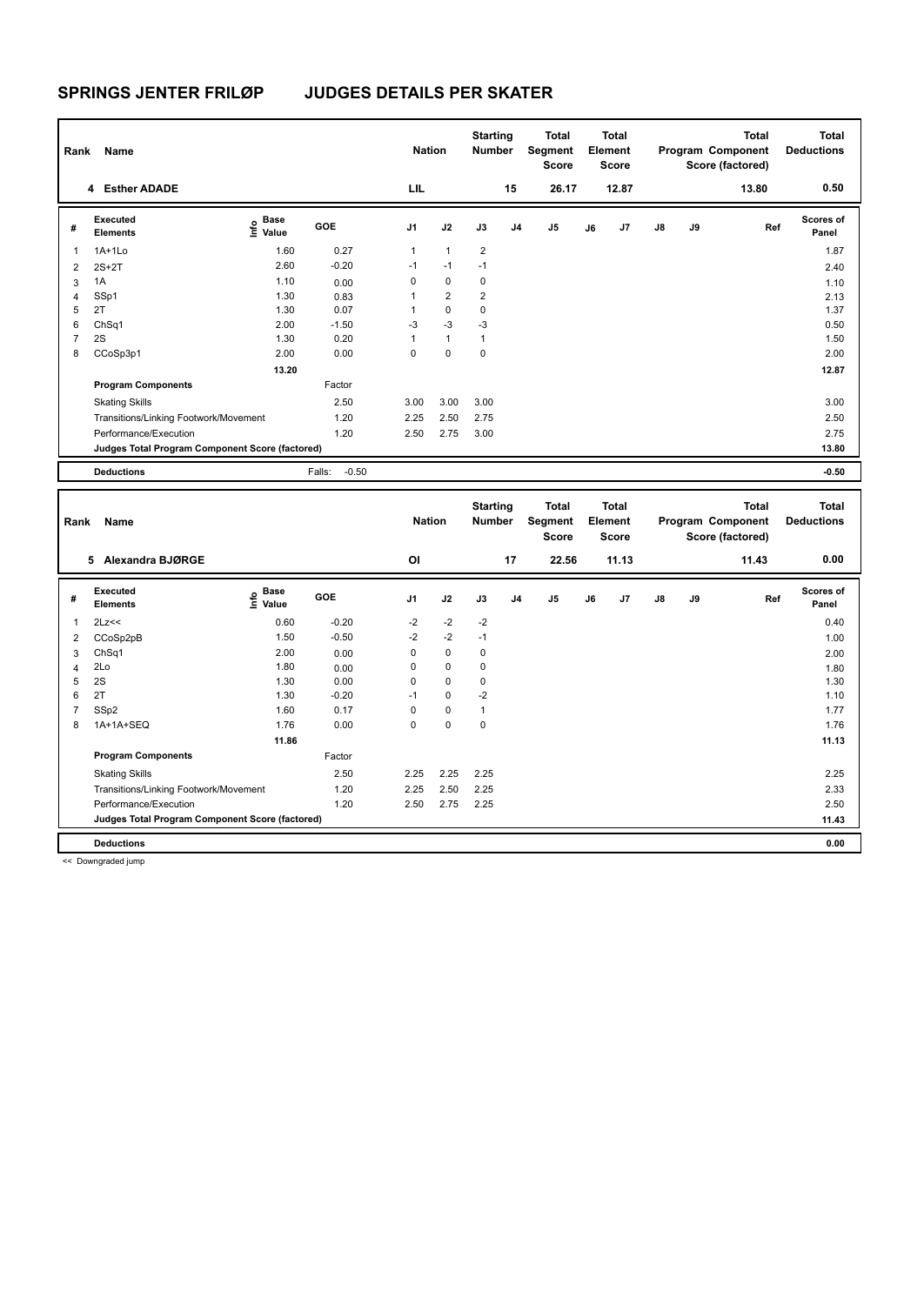| Rank           | Name                                            |                                  |                   | <b>Nation</b>  |                | <b>Starting</b><br><b>Number</b> |                | Total<br>Segment<br><b>Score</b> |    | <b>Total</b><br>Element<br><b>Score</b> |    |    | <b>Total</b><br>Program Component<br>Score (factored) | Total<br><b>Deductions</b> |
|----------------|-------------------------------------------------|----------------------------------|-------------------|----------------|----------------|----------------------------------|----------------|----------------------------------|----|-----------------------------------------|----|----|-------------------------------------------------------|----------------------------|
|                | <b>ISA Harsjøen DEVERILL</b><br>6               |                                  |                   | <b>AKK</b>     |                |                                  | 21             | 22.32                            |    | 12.52                                   |    |    | 10.30                                                 | 0.50                       |
| #              | Executed<br><b>Elements</b>                     | <b>Base</b><br>o Base<br>⊆ Value | GOE               | J <sub>1</sub> | J2             | J3                               | J <sub>4</sub> | J <sub>5</sub>                   | J6 | J7                                      | J8 | J9 | Ref                                                   | <b>Scores of</b><br>Panel  |
| $\mathbf{1}$   | 2Lo                                             | 1.80                             | $-0.90$           | $-3$           | $-3$           | $-3$                             |                |                                  |    |                                         |    |    |                                                       | 0.90                       |
| 2              | $2S+2T2$                                        | 2.20                             | $-0.40$           | $-2$           | $-2$           | $-2$                             |                |                                  |    |                                         |    |    |                                                       | 1.80                       |
| 3              | SSp2                                            | 1.60                             | 0.67              | 1              | $\overline{2}$ | 1                                |                |                                  |    |                                         |    |    |                                                       | 2.27                       |
| $\overline{4}$ | 2S+1A+SEQ                                       | 1.92                             | $-0.07$           | $-1$           | $\mathbf 0$    | 0                                |                |                                  |    |                                         |    |    |                                                       | 1.85                       |
| 5              | ChSq1                                           | 2.00                             | 0.00              | 0              | $\mathbf 0$    | 0                                |                |                                  |    |                                         |    |    |                                                       | 2.00                       |
| 6              | 1F                                              | 0.50                             | 0.00              | 0              | $\mathbf 0$    | 0                                |                |                                  |    |                                         |    |    |                                                       | 0.50                       |
| $\overline{7}$ | CCoSp3p1                                        | 2.00                             | 0.17              | 0              | $\mathbf{1}$   | 0                                |                |                                  |    |                                         |    |    |                                                       | 2.17                       |
| 8              | 1A                                              | 1.10                             | $-0.07$           | $-1$           | $\mathbf 0$    | $\mathbf 0$                      |                |                                  |    |                                         |    |    |                                                       | 1.03                       |
|                |                                                 | 13.12                            |                   |                |                |                                  |                |                                  |    |                                         |    |    |                                                       | 12.52                      |
|                | <b>Program Components</b>                       |                                  | Factor            |                |                |                                  |                |                                  |    |                                         |    |    |                                                       |                            |
|                | <b>Skating Skills</b>                           |                                  | 2.50              | 2.00           | 2.00           | 2.25                             |                |                                  |    |                                         |    |    |                                                       | 2.08                       |
|                | Transitions/Linking Footwork/Movement           |                                  | 1.20              | 2.50           | 1.50           | 2.00                             |                |                                  |    |                                         |    |    |                                                       | 2.00                       |
|                | Performance/Execution                           |                                  | 1.20              | 2.50           | 2.25           | 2.00                             |                |                                  |    |                                         |    |    |                                                       | 2.25                       |
|                | Judges Total Program Component Score (factored) |                                  |                   |                |                |                                  |                |                                  |    |                                         |    |    |                                                       | 10.30                      |
|                | <b>Deductions</b>                               |                                  | Falls:<br>$-0.50$ |                |                |                                  |                |                                  |    |                                         |    |    |                                                       | $-0.50$                    |

< Under-rotated jump

| Rank           | Name                                            |                                             |            | <b>Nation</b>  |                | <b>Starting</b><br><b>Number</b> |                | Total<br>Segment<br>Score |    | <b>Total</b><br>Element<br><b>Score</b> |               |    | <b>Total</b><br>Program Component<br>Score (factored) | <b>Total</b><br><b>Deductions</b> |
|----------------|-------------------------------------------------|---------------------------------------------|------------|----------------|----------------|----------------------------------|----------------|---------------------------|----|-----------------------------------------|---------------|----|-------------------------------------------------------|-----------------------------------|
|                | Linnea Kolstad KILSAND<br>7                     |                                             |            | <b>AKK</b>     |                |                                  | 11             | 21.42                     |    | 8.84                                    |               |    | 12.58                                                 | 0.00                              |
| #              | Executed<br><b>Elements</b>                     | <b>Base</b><br>e <sup>Base</sup><br>⊆ Value | <b>GOE</b> | J <sub>1</sub> | J2             | J3                               | J <sub>4</sub> | J <sub>5</sub>            | J6 | J7                                      | $\mathsf{J}8$ | J9 | Ref                                                   | Scores of<br>Panel                |
| 1              | 2S                                              | 1.30                                        | $-0.33$    | $-2$           | $-2$           | $-1$                             |                |                           |    |                                         |               |    |                                                       | 0.97                              |
| 2              | 1A                                              | 1.10                                        | $-0.20$    | $-1$           | $-1$           | $-1$                             |                |                           |    |                                         |               |    |                                                       | 0.90                              |
| 3              | 2S<<                                            | 0.40                                        | $-0.30$    | $-3$           | $-3$           | $-3$                             |                |                           |    |                                         |               |    |                                                       | 0.10                              |
| 4              | SSp1                                            | 1.30                                        | $-0.30$    | $-1$           | $-1$           | $-1$                             |                |                           |    |                                         |               |    |                                                       | 1.00                              |
| 5              | ChSq1                                           | 2.00                                        | 0.00       | 0              | $\mathbf 0$    | 0                                |                |                           |    |                                         |               |    |                                                       | 2.00                              |
| 6              | 2T                                              | 1.30                                        | 0.07       | 0              | $\mathbf 0$    | 1                                |                |                           |    |                                         |               |    |                                                       | 1.37                              |
| $\overline{7}$ | 1A<<                                            | 0.00                                        | 0.00       | ٠              | $\overline{a}$ | $\overline{\phantom{a}}$         |                |                           |    |                                         |               |    |                                                       | 0.00                              |
| 8              | CCoSp3p2                                        | 2.50                                        | 0.00       | 0              | $\pmb{0}$      | 0                                |                |                           |    |                                         |               |    |                                                       | 2.50                              |
|                |                                                 | 9.90                                        |            |                |                |                                  |                |                           |    |                                         |               |    |                                                       | 8.84                              |
|                | <b>Program Components</b>                       |                                             | Factor     |                |                |                                  |                |                           |    |                                         |               |    |                                                       |                                   |
|                | <b>Skating Skills</b>                           |                                             | 2.50       | 2.50           | 2.75           | 2.75                             |                |                           |    |                                         |               |    |                                                       | 2.67                              |
|                | Transitions/Linking Footwork/Movement           |                                             | 1.20       | 2.75           | 2.50           | 2.75                             |                |                           |    |                                         |               |    |                                                       | 2.67                              |
|                | Performance/Execution                           |                                             | 1.20       | 1.75           | 2.75           | 2.25                             |                |                           |    |                                         |               |    |                                                       | 2.25                              |
|                | Judges Total Program Component Score (factored) |                                             |            |                |                |                                  |                |                           |    |                                         |               |    |                                                       | 12.58                             |
|                | <b>Deductions</b>                               |                                             |            |                |                |                                  |                |                           |    |                                         |               |    |                                                       | 0.00                              |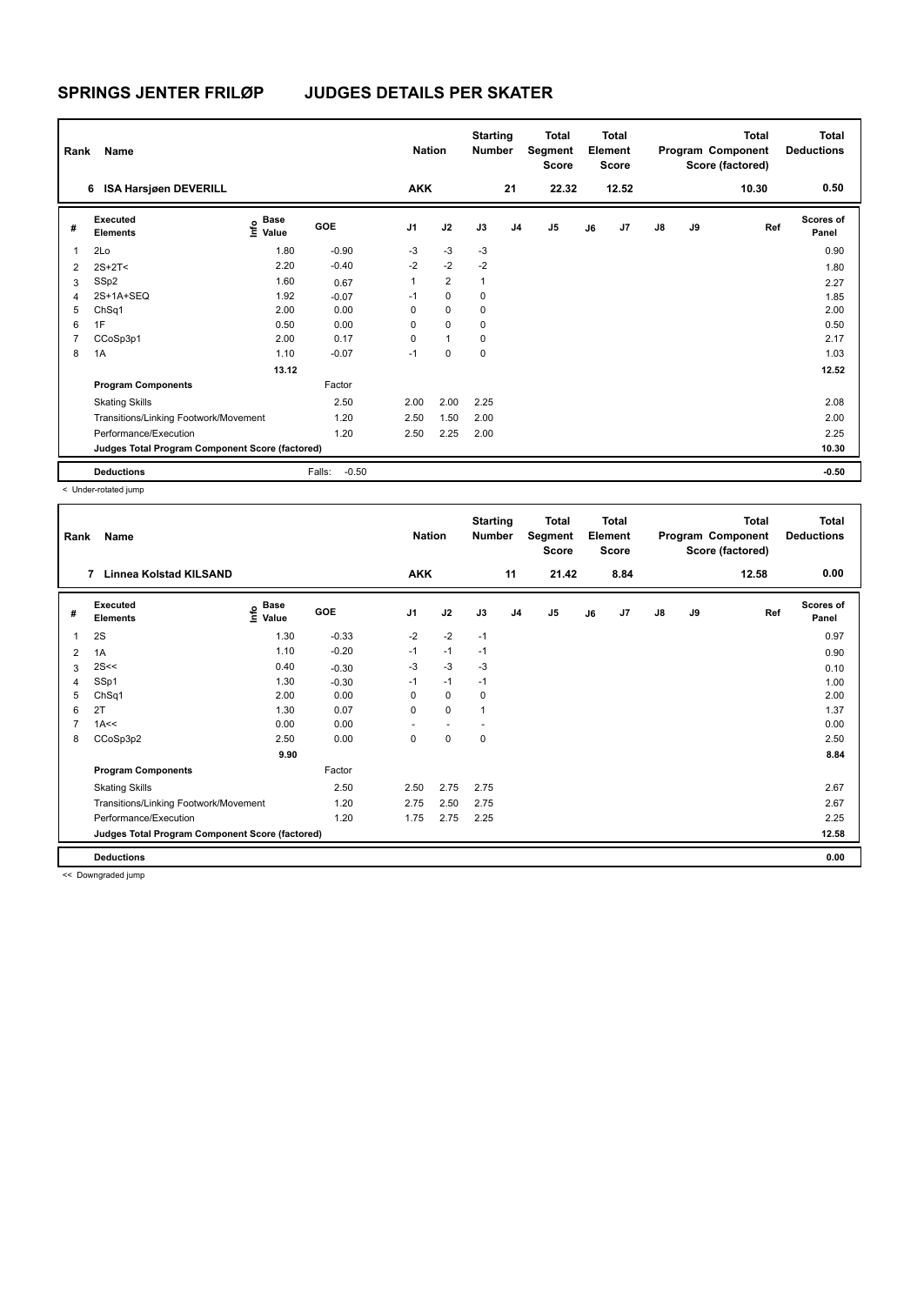| Rank                    | Name                                            |                           |         | <b>Nation</b>  |             | <b>Starting</b><br>Number |                | Total<br>Segment<br><b>Score</b> |    | <b>Total</b><br>Element<br><b>Score</b> |               |    | <b>Total</b><br>Program Component<br>Score (factored) | <b>Total</b><br><b>Deductions</b> |
|-------------------------|-------------------------------------------------|---------------------------|---------|----------------|-------------|---------------------------|----------------|----------------------------------|----|-----------------------------------------|---------------|----|-------------------------------------------------------|-----------------------------------|
|                         | Mia Alexandra SCHRØDER RØSTAD<br>8              |                           |         | <b>SSK</b>     |             |                           | 34             | 21.37                            |    | 12.77                                   |               |    | 8.60                                                  | 0.00                              |
| #                       | Executed<br><b>Elements</b>                     | Base<br>o Base<br>⊆ Value | GOE     | J <sub>1</sub> | J2          | J3                        | J <sub>4</sub> | J5                               | J6 | J7                                      | $\mathsf{J}8$ | J9 | Ref                                                   | <b>Scores of</b><br>Panel         |
| $\overline{\mathbf{1}}$ | 2S                                              | 1.30                      | $-0.07$ | $-1$           | $\mathbf 0$ | $\mathbf 0$               |                |                                  |    |                                         |               |    |                                                       | 1.23                              |
| 2                       | SSp2                                            | 1.60                      | 0.00    | 0              | $\mathbf 0$ | 0                         |                |                                  |    |                                         |               |    |                                                       | 1.60                              |
| 3                       | $1A+2T$                                         | 2.40                      | $-0.33$ | $-2$           | $-1$        | $-2$                      |                |                                  |    |                                         |               |    |                                                       | 2.07                              |
| 4                       | ChSq1                                           | 2.00                      | $-0.33$ | $-1$           | $-1$        | 0                         |                |                                  |    |                                         |               |    |                                                       | 1.67                              |
| 5                       | $1A+1L0$                                        | 1.60                      | 0.00    | 0              | 0           | $\mathbf 0$               |                |                                  |    |                                         |               |    |                                                       | 1.60                              |
| 6                       | 2T                                              | 1.30                      | 0.00    | 0              | $\mathbf 0$ | $\mathbf 0$               |                |                                  |    |                                         |               |    |                                                       | 1.30                              |
| 7                       | 2S                                              | 1.30                      | $-0.20$ | $-1$           | $-1$        | $-1$                      |                |                                  |    |                                         |               |    |                                                       | 1.10                              |
| 8                       | CCoSp3p2                                        | 2.50                      | $-0.30$ | $-1$           | $-1$        | $-1$                      |                |                                  |    |                                         |               |    |                                                       | 2.20                              |
|                         |                                                 | 14.00                     |         |                |             |                           |                |                                  |    |                                         |               |    |                                                       | 12.77                             |
|                         | <b>Program Components</b>                       |                           | Factor  |                |             |                           |                |                                  |    |                                         |               |    |                                                       |                                   |
|                         | <b>Skating Skills</b>                           |                           | 2.50    | 2.25           | 1.75        | 1.75                      |                |                                  |    |                                         |               |    |                                                       | 1.92                              |
|                         | Transitions/Linking Footwork/Movement           |                           | 1.20    | 2.00           | 1.25        | 1.75                      |                |                                  |    |                                         |               |    |                                                       | 1.67                              |
|                         | Performance/Execution                           |                           | 1.20    | 1.75           | 1.25        | 1.50                      |                |                                  |    |                                         |               |    |                                                       | 1.50                              |
|                         | Judges Total Program Component Score (factored) |                           |         |                |             |                           |                |                                  |    |                                         |               |    |                                                       | 8.60                              |
|                         | <b>Deductions</b>                               |                           |         |                |             |                           |                |                                  |    |                                         |               |    |                                                       | 0.00                              |

| Rank | Name                                            |                                           |            | <b>Nation</b>  |             | <b>Starting</b><br><b>Number</b> |    | Total<br>Segment<br><b>Score</b> |    | <b>Total</b><br>Element<br>Score |               |           | <b>Total</b><br>Program Component<br>Score (factored) | <b>Total</b><br><b>Deductions</b> |
|------|-------------------------------------------------|-------------------------------------------|------------|----------------|-------------|----------------------------------|----|----------------------------------|----|----------------------------------|---------------|-----------|-------------------------------------------------------|-----------------------------------|
|      | <b>Aurora HEYERDAHL</b><br>9                    |                                           |            | <b>AKK</b>     |             |                                  | 27 | 20.70                            |    | 8.97                             |               |           | 11.73                                                 | 0.00                              |
| #    | <b>Executed</b><br><b>Elements</b>              | $\frac{e}{E}$ Base<br>$\frac{e}{E}$ Value | <b>GOE</b> | J <sub>1</sub> | J2          | J3                               | J4 | J5                               | J6 | J7                               | $\mathsf{J}8$ | <b>J9</b> | Ref                                                   | <b>Scores of</b><br>Panel         |
| 1    | $1A+1T$                                         | 1.50                                      | 0.00       | $\mathbf 0$    | 0           | $\pmb{0}$                        |    |                                  |    |                                  |               |           |                                                       | 1.50                              |
| 2    | $1Lz+1Lo$                                       | 1.10                                      | $-0.03$    | $\mathbf 0$    | $\mathbf 0$ | $-1$                             |    |                                  |    |                                  |               |           |                                                       | 1.07                              |
| 3    | SSp1                                            | 1.30                                      | $-0.10$    | 0              | $-1$        | $\mathbf 0$                      |    |                                  |    |                                  |               |           |                                                       | 1.20                              |
| 4    | 1Lo                                             | 0.50                                      | 0.07       | 1              | $\mathbf 0$ | 0                                |    |                                  |    |                                  |               |           |                                                       | 0.57                              |
| 5    | 1A                                              | 1.10                                      | 0.00       | 0              | $\mathbf 0$ | $\mathbf 0$                      |    |                                  |    |                                  |               |           |                                                       | 1.10                              |
| 6    | ChSq1                                           | 2.00                                      | 0.23       | 0              | $\mathbf 0$ | $\mathbf{1}$                     |    |                                  |    |                                  |               |           |                                                       | 2.23                              |
| 7    | 1F                                              | 0.50                                      | 0.00       | 0              | $\pmb{0}$   | 0                                |    |                                  |    |                                  |               |           |                                                       | 0.50                              |
| 8    | CoSp2pB                                         | 1.10                                      | $-0.30$    | $-1$           | $-1$        | $-1$                             |    |                                  |    |                                  |               |           |                                                       | 0.80                              |
|      |                                                 | 9.10                                      |            |                |             |                                  |    |                                  |    |                                  |               |           |                                                       | 8.97                              |
|      | <b>Program Components</b>                       |                                           | Factor     |                |             |                                  |    |                                  |    |                                  |               |           |                                                       |                                   |
|      | <b>Skating Skills</b>                           |                                           | 2.50       | 2.50           | 2.25        | 2.25                             |    |                                  |    |                                  |               |           |                                                       | 2.33                              |
|      | Transitions/Linking Footwork/Movement           |                                           | 1.20       | 2.50           | 2.75        | 2.25                             |    |                                  |    |                                  |               |           |                                                       | 2.50                              |
|      | Performance/Execution                           |                                           | 1.20       | 2.00           | 2.50        | 2.75                             |    |                                  |    |                                  |               |           |                                                       | 2.42                              |
|      | Judges Total Program Component Score (factored) |                                           |            |                |             |                                  |    |                                  |    |                                  |               |           |                                                       | 11.73                             |
|      |                                                 |                                           |            |                |             |                                  |    |                                  |    |                                  |               |           |                                                       |                                   |

**Deductions 0.00**

| Rank | Name                                            |                    |                   | <b>Nation</b>  |              | <b>Starting</b><br><b>Number</b> |                | <b>Total</b><br>Segment<br><b>Score</b> |    | <b>Total</b><br>Element<br><b>Score</b> |    |    | <b>Total</b><br>Program Component<br>Score (factored) | <b>Total</b><br><b>Deductions</b> |
|------|-------------------------------------------------|--------------------|-------------------|----------------|--------------|----------------------------------|----------------|-----------------------------------------|----|-----------------------------------------|----|----|-------------------------------------------------------|-----------------------------------|
| 10   | <b>Dinah Eline TORGERSEN</b>                    |                    |                   | LIL            |              |                                  | 32             | 20.64                                   |    | 10.54                                   |    |    | 10.60                                                 | 0.50                              |
| #    | <b>Executed</b><br><b>Elements</b>              | $\frac{e}{E}$ Base | <b>GOE</b>        | J <sub>1</sub> | J2           | J3                               | J <sub>4</sub> | J <sub>5</sub>                          | J6 | J <sub>7</sub>                          | J8 | J9 | Ref                                                   | <b>Scores of</b><br>Panel         |
| 1    | 2S                                              | 1.30               | $-0.20$           | $-1$           | $-1$         | $-1$                             |                |                                         |    |                                         |    |    |                                                       | 1.10                              |
| 2    | 2T                                              | 1.30               | $-0.60$           | $-3$           | $-3$         | $-3$                             |                |                                         |    |                                         |    |    |                                                       | 0.70                              |
| 3    | $1A+1Lo$                                        | 1.60               | 0.00              | 0              | $\mathbf 0$  | 0                                |                |                                         |    |                                         |    |    |                                                       | 1.60                              |
| 4    | SSpB                                            | 1.10               | 0.00              | 0              | $\mathbf 0$  | 0                                |                |                                         |    |                                         |    |    |                                                       | 1.10                              |
| 5    | $2S+1L0$                                        | 1.80               | $-0.33$           | $-2$           | $-2$         | $-1$                             |                |                                         |    |                                         |    |    |                                                       | 1.47                              |
| 6    | 1A                                              | 1.10               | $-0.20$           | $-1$           | $-1$         | $-1$                             |                |                                         |    |                                         |    |    |                                                       | 0.90                              |
|      | ChSq <sub>1</sub>                               | 2.00               | 0.47              |                | $\mathbf{1}$ | 0                                |                |                                         |    |                                         |    |    |                                                       | 2.47                              |
| 8    | CCoSp2pB                                        | 1.50               | $-0.30$           | $-2$           | $-1$         | 0                                |                |                                         |    |                                         |    |    |                                                       | 1.20                              |
|      |                                                 | 11.70              |                   |                |              |                                  |                |                                         |    |                                         |    |    |                                                       | 10.54                             |
|      | <b>Program Components</b>                       |                    | Factor            |                |              |                                  |                |                                         |    |                                         |    |    |                                                       |                                   |
|      | <b>Skating Skills</b>                           |                    | 2.50              | 1.75           | 2.00         | 2.25                             |                |                                         |    |                                         |    |    |                                                       | 2.00                              |
|      | Transitions/Linking Footwork/Movement           |                    | 1.20              | 2.25           | 2.25         | 2.25                             |                |                                         |    |                                         |    |    |                                                       | 2.25                              |
|      | Performance/Execution                           |                    | 1.20              | 2.50           | 2.50         | 2.25                             |                |                                         |    |                                         |    |    |                                                       | 2.42                              |
|      | Judges Total Program Component Score (factored) |                    |                   |                |              |                                  |                |                                         |    |                                         |    |    |                                                       | 10.60                             |
|      | <b>Deductions</b>                               |                    | $-0.50$<br>Falls: |                |              |                                  |                |                                         |    |                                         |    |    |                                                       | $-0.50$                           |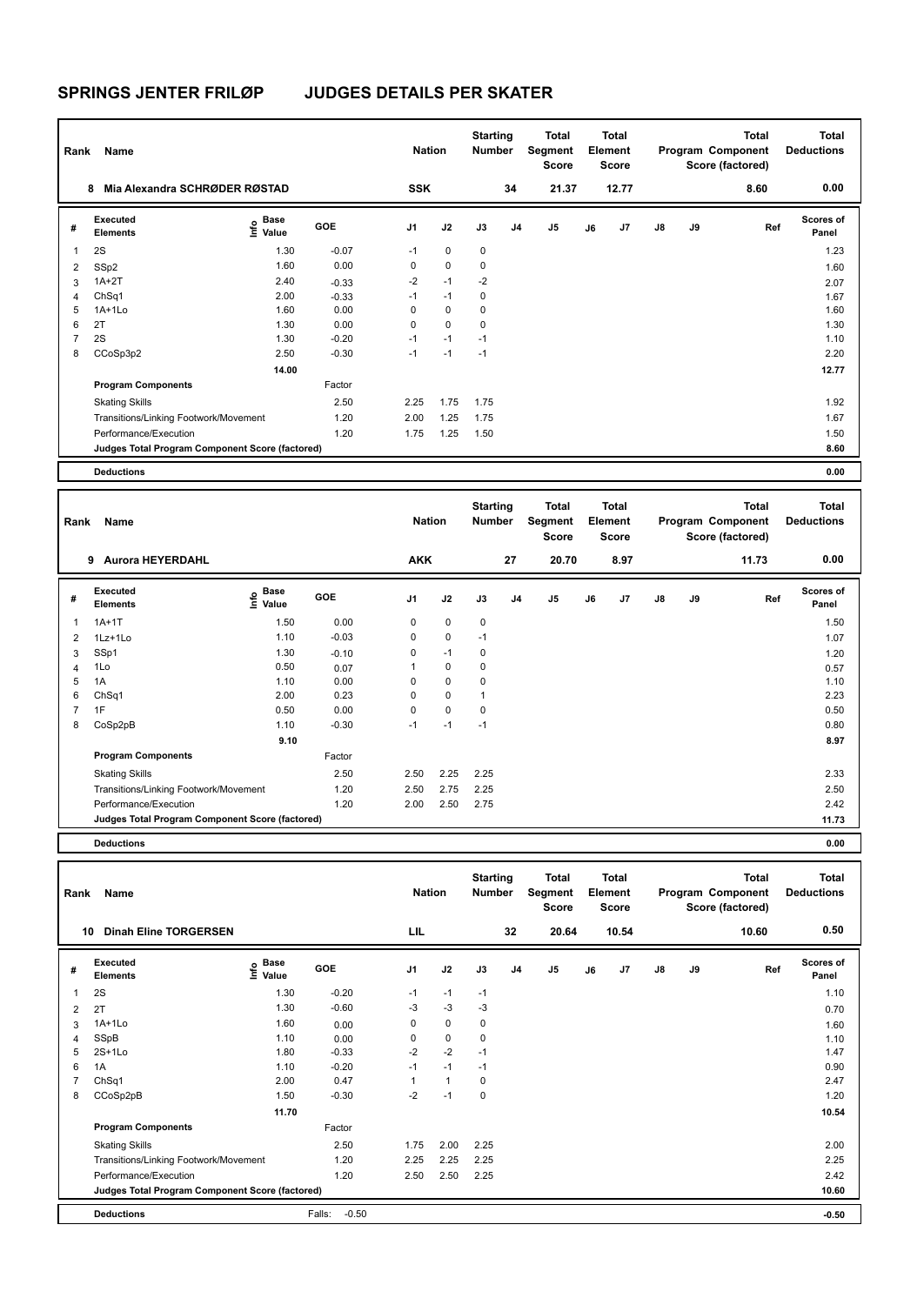| Rank | Name                                            |                                  |                   | <b>Nation</b>  |              | <b>Starting</b><br><b>Number</b> |                | <b>Total</b><br>Segment<br>Score |    | Total<br>Element<br><b>Score</b> |               |    | <b>Total</b><br>Program Component<br>Score (factored) | <b>Total</b><br><b>Deductions</b> |
|------|-------------------------------------------------|----------------------------------|-------------------|----------------|--------------|----------------------------------|----------------|----------------------------------|----|----------------------------------|---------------|----|-------------------------------------------------------|-----------------------------------|
|      | <b>Emily TALLERÅS</b><br>11                     |                                  |                   | <b>OSK</b>     |              |                                  | 13             | 19.68                            |    | 9.43                             |               |    | 11.25                                                 | 1.00                              |
| #    | Executed<br><b>Elements</b>                     | <b>Base</b><br>o Base<br>⊆ Value | GOE               | J <sub>1</sub> | J2           | J3                               | J <sub>4</sub> | J <sub>5</sub>                   | J6 | J7                               | $\mathsf{J}8$ | J9 | Ref                                                   | <b>Scores of</b><br>Panel         |
| 1    | 1A                                              | 1.10                             | 0.07              | 0              | $\mathbf{1}$ | 0                                |                |                                  |    |                                  |               |    |                                                       | 1.17                              |
| 2    | 2T                                              | 1.30                             | 0.00              | 0              | $\mathbf 0$  | 0                                |                |                                  |    |                                  |               |    |                                                       | 1.30                              |
| 3    | $2S+1T<<$                                       | 1.30                             | $-0.47$           | $-3$           | $-2$         | $-2$                             |                |                                  |    |                                  |               |    |                                                       | 0.83                              |
| 4    | CCoSp2pB                                        | 1.50                             | $-0.10$           | $-1$           | $\mathbf 0$  | 0                                |                |                                  |    |                                  |               |    |                                                       | 1.40                              |
| 5    | 2S                                              | 1.30                             | $-0.60$           | $-3$           | $-3$         | $-3$                             |                |                                  |    |                                  |               |    |                                                       | 0.70                              |
| 6    | ChSq1                                           | 2.00                             | 0.23              | 0              | $\mathbf 0$  | 1                                |                |                                  |    |                                  |               |    |                                                       | 2.23                              |
| 7    | 1A                                              | 1.10                             | $-0.60$           | $-3$           | $-3$         | $-3$                             |                |                                  |    |                                  |               |    |                                                       | 0.50                              |
| 8    | SSp1                                            | 1.30                             | 0.00              | 0              | 0            | 0                                |                |                                  |    |                                  |               |    |                                                       | 1.30                              |
|      |                                                 | 10.90                            |                   |                |              |                                  |                |                                  |    |                                  |               |    |                                                       | 9.43                              |
|      | <b>Program Components</b>                       |                                  | Factor            |                |              |                                  |                |                                  |    |                                  |               |    |                                                       |                                   |
|      | <b>Skating Skills</b>                           |                                  | 2.50              | 2.50           | 2.50         | 2.25                             |                |                                  |    |                                  |               |    |                                                       | 2.42                              |
|      | Transitions/Linking Footwork/Movement           |                                  | 1.20              | 2.50           | 2.50         | 2.00                             |                |                                  |    |                                  |               |    |                                                       | 2.33                              |
|      | Performance/Execution                           |                                  | 1.20              | 2.00           | 2.25         | 1.75                             |                |                                  |    |                                  |               |    |                                                       | 2.00                              |
|      | Judges Total Program Component Score (factored) |                                  |                   |                |              |                                  |                |                                  |    |                                  |               |    |                                                       | 11.25                             |
|      | <b>Deductions</b>                               |                                  | $-1.00$<br>Falls: |                |              |                                  |                |                                  |    |                                  |               |    |                                                       | $-1.00$                           |

| Rank | Name                                            |                                                   |                   | <b>Nation</b>  |              | <b>Starting</b><br><b>Number</b> |                | <b>Total</b><br>Segment<br>Score |    | Total<br>Element<br><b>Score</b> |               |    | <b>Total</b><br>Program Component<br>Score (factored) | <b>Total</b><br><b>Deductions</b> |
|------|-------------------------------------------------|---------------------------------------------------|-------------------|----------------|--------------|----------------------------------|----------------|----------------------------------|----|----------------------------------|---------------|----|-------------------------------------------------------|-----------------------------------|
| 12   | <b>Maria NILSEN HAUGE</b>                       |                                                   |                   | <b>MKK</b>     |              |                                  | $\overline{7}$ | 19.34                            |    | 10.54                            |               |    | 9.30                                                  | 0.50                              |
| #    | <b>Executed</b><br><b>Elements</b>              | Base<br>$\mathop{\mathsf{Int}}\nolimits$<br>Value | GOE               | J <sub>1</sub> | J2           | J3                               | J <sub>4</sub> | J <sub>5</sub>                   | J6 | J7                               | $\mathsf{J}8$ | J9 | Ref                                                   | <b>Scores of</b><br>Panel         |
| 1    | CCoSp3pB                                        | 1.70                                              | 0.33              | 0              | $\mathbf{1}$ | $\mathbf{1}$                     |                |                                  |    |                                  |               |    |                                                       | 2.03                              |
| 2    | $1Lz+1L0$                                       | 1.10                                              | 0.07              | 1              | 0            | $\mathbf 0$                      |                |                                  |    |                                  |               |    |                                                       | 1.17                              |
| 3    | 1A                                              | 1.10                                              | 0.07              | 0              | $\mathbf 0$  | $\mathbf{1}$                     |                |                                  |    |                                  |               |    |                                                       | 1.17                              |
| 4    | 2S                                              | 1.30                                              | $-0.13$           | $-1$           | $-1$         | $\mathbf 0$                      |                |                                  |    |                                  |               |    |                                                       | 1.17                              |
| 5    | ChSq1                                           | 2.00                                              | 0.07              | $-1$           | $\mathbf 0$  | $\mathbf{1}$                     |                |                                  |    |                                  |               |    |                                                       | 2.07                              |
| 6    | 1A                                              | 1.10                                              | $-0.60$           | $-3$           | $-3$         | $-3$                             |                |                                  |    |                                  |               |    |                                                       | 0.50                              |
|      | $1F+1Lo$                                        | 1.00                                              | 0.00              | 0              | $\Omega$     | 0                                |                |                                  |    |                                  |               |    |                                                       | 1.00                              |
| 8    | SSpB                                            | 1.10                                              | 0.33              | 0              | $\mathbf{1}$ | 1                                |                |                                  |    |                                  |               |    |                                                       | 1.43                              |
|      |                                                 | 10.40                                             |                   |                |              |                                  |                |                                  |    |                                  |               |    |                                                       | 10.54                             |
|      | <b>Program Components</b>                       |                                                   | Factor            |                |              |                                  |                |                                  |    |                                  |               |    |                                                       |                                   |
|      | <b>Skating Skills</b>                           |                                                   | 2.50              | 1.75           | 1.75         | 2.25                             |                |                                  |    |                                  |               |    |                                                       | 1.92                              |
|      | Transitions/Linking Footwork/Movement           |                                                   | 1.20              | 1.50           | 1.50         | 1.75                             |                |                                  |    |                                  |               |    |                                                       | 1.58                              |
|      | Performance/Execution                           |                                                   | 1.20              | 2.25           | 2.25         | 2.00                             |                |                                  |    |                                  |               |    |                                                       | 2.17                              |
|      | Judges Total Program Component Score (factored) |                                                   |                   |                |              |                                  |                |                                  |    |                                  |               |    |                                                       | 9.30                              |
|      | <b>Deductions</b>                               |                                                   | Falls:<br>$-0.50$ |                |              |                                  |                |                                  |    |                                  |               |    |                                                       | $-0.50$                           |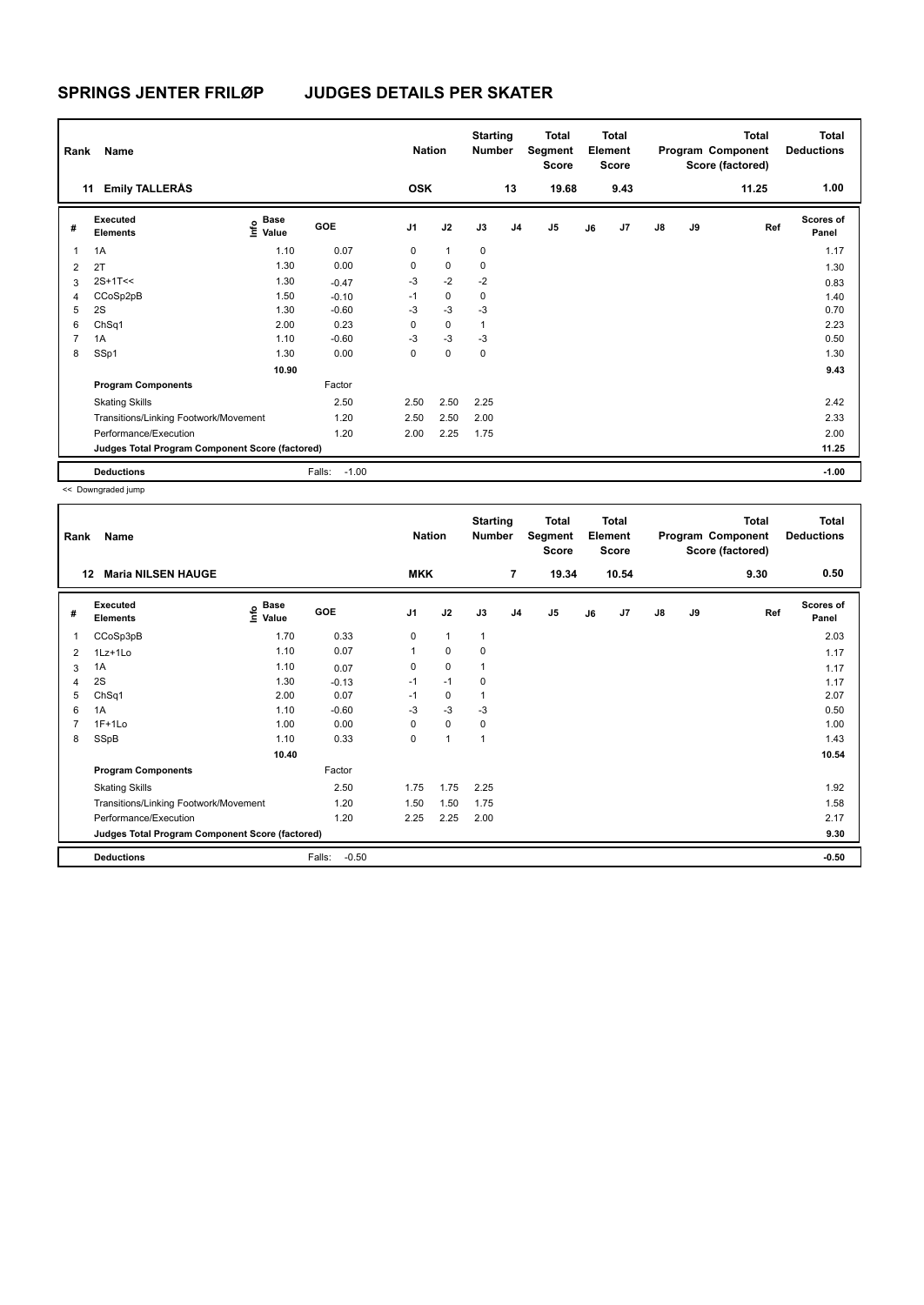| Rank<br>13     | Name<br><b>Iona RITCHIE</b>                     |                                  |            | <b>Nation</b><br><b>SKK</b> |              | <b>Starting</b><br><b>Number</b> | 24             | Total<br>Segment<br><b>Score</b><br>19.24 |    | Total<br>Element<br><b>Score</b><br>10.74 |               |    | <b>Total</b><br>Program Component<br>Score (factored)<br>9.50 | Total<br><b>Deductions</b><br>1.00 |
|----------------|-------------------------------------------------|----------------------------------|------------|-----------------------------|--------------|----------------------------------|----------------|-------------------------------------------|----|-------------------------------------------|---------------|----|---------------------------------------------------------------|------------------------------------|
|                |                                                 |                                  |            |                             |              |                                  |                |                                           |    |                                           |               |    |                                                               |                                    |
| #              | Executed<br><b>Elements</b>                     | <b>Base</b><br>e Base<br>⊆ Value | <b>GOE</b> | J <sub>1</sub>              | J2           | J3                               | J <sub>4</sub> | J <sub>5</sub>                            | J6 | J7                                        | $\mathsf{J}8$ | J9 | Ref                                                           | <b>Scores of</b><br>Panel          |
| 1              | 2S                                              | 1.30                             | 0.07       | 0                           | $\mathbf 0$  | $\mathbf{1}$                     |                |                                           |    |                                           |               |    |                                                               | 1.37                               |
| 2              | 1A                                              | 1.10                             | $-0.53$    | $-3$                        | $-3$         | $-2$                             |                |                                           |    |                                           |               |    |                                                               | 0.57                               |
| 3              | CCoSp3p2                                        | 2.50                             | 0.17       | 0                           | $\mathbf 0$  | 1                                |                |                                           |    |                                           |               |    |                                                               | 2.67                               |
| $\overline{4}$ | 2S+1Lo<<                                        | 1.30                             | $-0.33$    | $-2$                        | $-2$         | $-1$                             |                |                                           |    |                                           |               |    |                                                               | 0.97                               |
| 5              | ChSq1                                           | 2.00                             | 0.23       |                             | $\mathbf 0$  | 0                                |                |                                           |    |                                           |               |    |                                                               | 2.23                               |
| 6              | 1Lz+1Lo                                         | 1.10                             | 0.00       | 0                           | $\mathbf 0$  | 0                                |                |                                           |    |                                           |               |    |                                                               | 1.10                               |
| 7              | SSpB                                            | 1.10                             | 0.33       | $\Omega$                    | $\mathbf{1}$ | 1                                |                |                                           |    |                                           |               |    |                                                               | 1.43                               |
| 8              | 1F                                              | 0.50                             | $-0.10$    | $-1$                        | $-1$         | $-1$                             |                |                                           |    |                                           |               |    |                                                               | 0.40                               |
|                |                                                 | 10.90                            |            |                             |              |                                  |                |                                           |    |                                           |               |    |                                                               | 10.74                              |
|                | <b>Program Components</b>                       |                                  | Factor     |                             |              |                                  |                |                                           |    |                                           |               |    |                                                               |                                    |
|                | <b>Skating Skills</b>                           |                                  | 2.50       | 2.00                        | 2.00         | 2.00                             |                |                                           |    |                                           |               |    |                                                               | 2.00                               |
|                | Transitions/Linking Footwork/Movement           |                                  | 1.20       | 1.75                        | 1.25         | 1.75                             |                |                                           |    |                                           |               |    |                                                               | 1.58                               |
|                | Performance/Execution                           |                                  | 1.20       | 2.25                        | 2.25         | 2.00                             |                |                                           |    |                                           |               |    |                                                               | 2.17                               |
|                | Judges Total Program Component Score (factored) |                                  |            |                             |              |                                  |                |                                           |    |                                           |               |    |                                                               | 9.50                               |
|                | <b>Deductions</b>                               | Time violation:                  | $-1.00$    |                             |              |                                  |                |                                           |    |                                           |               |    |                                                               | $-1.00$                            |

<< Downgraded jump

| Rank | Name                                            |                                                          |         | <b>Nation</b>  |              | <b>Starting</b><br>Number |                | Total<br>Segment<br>Score |    | <b>Total</b><br>Element<br><b>Score</b> |               |    | <b>Total</b><br>Program Component<br>Score (factored) | <b>Total</b><br><b>Deductions</b> |
|------|-------------------------------------------------|----------------------------------------------------------|---------|----------------|--------------|---------------------------|----------------|---------------------------|----|-----------------------------------------|---------------|----|-------------------------------------------------------|-----------------------------------|
|      | 14 Silje STÅLEN                                 |                                                          |         | <b>TSK</b>     |              |                           | 6              | 18.89                     |    | 8.49                                    |               |    | 10.40                                                 | 0.00                              |
| #    | <b>Executed</b><br><b>Elements</b>              | <b>Base</b><br>$\mathop{\mathsf{Int}}\nolimits$<br>Value | GOE     | J <sub>1</sub> | J2           | J3                        | J <sub>4</sub> | J5                        | J6 | J7                                      | $\mathsf{J}8$ | J9 | Ref                                                   | <b>Scores of</b><br>Panel         |
| 1    | 2S                                              | 1.30                                                     | 0.13    | 0              | 1            | 1                         |                |                           |    |                                         |               |    |                                                       | 1.43                              |
| 2    | 1A                                              | 1.10                                                     | 0.00    | 0              | $\mathbf 0$  | 0                         |                |                           |    |                                         |               |    |                                                       | 1.10                              |
| 3    | SSp1                                            | 1.30                                                     | 0.23    | $-1$           | $\mathbf{1}$ |                           |                |                           |    |                                         |               |    |                                                       | 1.53                              |
| 4    | 2T                                              | 1.30                                                     | $-0.27$ | $-2$           | $-1$         | $-1$                      |                |                           |    |                                         |               |    |                                                       | 1.03                              |
| 5    | $1A+1T$                                         | 1.50                                                     | $-0.20$ | $-1$           | $-1$         | $-1$                      |                |                           |    |                                         |               |    |                                                       | 1.30                              |
| 6    | CCoSp2pB                                        | 1.50                                                     | $-0.40$ | $-2$           | $-2$         | 0                         |                |                           |    |                                         |               |    |                                                       | 1.10                              |
| 7    | $1F+1Lo$                                        | 1.00                                                     | 0.00    | 0              | $\mathbf 0$  | 0                         |                |                           |    |                                         |               |    |                                                       | 1.00                              |
| 8    | ChSq0                                           | 0.00                                                     | 0.00    |                |              |                           |                |                           |    |                                         |               |    |                                                       | 0.00                              |
|      |                                                 | 9.00                                                     |         |                |              |                           |                |                           |    |                                         |               |    |                                                       | 8.49                              |
|      | <b>Program Components</b>                       |                                                          | Factor  |                |              |                           |                |                           |    |                                         |               |    |                                                       |                                   |
|      | <b>Skating Skills</b>                           |                                                          | 2.50    | 2.00           | 2.25         | 2.00                      |                |                           |    |                                         |               |    |                                                       | 2.08                              |
|      | Transitions/Linking Footwork/Movement           |                                                          | 1.20    | 2.00           | 2.25         | 2.25                      |                |                           |    |                                         |               |    |                                                       | 2.17                              |
|      | Performance/Execution                           |                                                          | 1.20    | 2.25           | 2.25         | 2.00                      |                |                           |    |                                         |               |    |                                                       | 2.17                              |
|      | Judges Total Program Component Score (factored) |                                                          |         |                |              |                           |                |                           |    |                                         |               |    |                                                       | 10.40                             |

**Deductions 0.00**

| Rank | Name                                            |                                    |                   | <b>Nation</b>  |             | <b>Starting</b><br><b>Number</b> |                | <b>Total</b><br>Segment<br><b>Score</b> |    | <b>Total</b><br>Element<br><b>Score</b> |    |    | <b>Total</b><br>Program Component<br>Score (factored) | Total<br><b>Deductions</b> |
|------|-------------------------------------------------|------------------------------------|-------------------|----------------|-------------|----------------------------------|----------------|-----------------------------------------|----|-----------------------------------------|----|----|-------------------------------------------------------|----------------------------|
|      | Kornelia HØISÆTHER<br>15                        |                                    |                   | <b>AKK</b>     |             |                                  | 19             | 18.84                                   |    | 11.79                                   |    |    | 7.55                                                  | 0.50                       |
| #    | Executed<br><b>Elements</b>                     | <b>Base</b><br>$\frac{6}{5}$ Value | GOE               | J <sub>1</sub> | J2          | J3                               | J <sub>4</sub> | J <sub>5</sub>                          | J6 | J7                                      | J8 | J9 | Ref                                                   | <b>Scores of</b><br>Panel  |
| 1    | $2S+1T$                                         | 1.70                               | 0.00              | 0              | $\mathbf 0$ | $\mathbf 0$                      |                |                                         |    |                                         |    |    |                                                       | 1.70                       |
| 2    | 2Lo+1A+SEQ                                      | 2.32                               | $-0.70$           | $-3$           | $-3$        | $-1$                             |                |                                         |    |                                         |    |    |                                                       | 1.62                       |
| 3    | SSp1                                            | 1.30                               | $-0.10$           | $-1$           | 0           | 0                                |                |                                         |    |                                         |    |    |                                                       | 1.20                       |
| 4    | 2T                                              | 1.30                               | $-0.33$           | $-1$           | $-2$        | $-2$                             |                |                                         |    |                                         |    |    |                                                       | 0.97                       |
| 5    | 1A                                              | 1.10                               | 0.00              | 0              | $\mathbf 0$ | 0                                |                |                                         |    |                                         |    |    |                                                       | 1.10                       |
| 6    | ChSq1                                           | 2.00                               | 0.00              | 0              | 0           | 0                                |                |                                         |    |                                         |    |    |                                                       | 2.00                       |
|      | 2S                                              | 1.30                               | 0.00              | 0              | 0           | 0                                |                |                                         |    |                                         |    |    |                                                       | 1.30                       |
| 8    | CCoSp3p1                                        | 2.00                               | $-0.10$           | 0              | $-1$        | $\mathbf 0$                      |                |                                         |    |                                         |    |    |                                                       | 1.90                       |
|      |                                                 | 13.02                              |                   |                |             |                                  |                |                                         |    |                                         |    |    |                                                       | 11.79                      |
|      | <b>Program Components</b>                       |                                    | Factor            |                |             |                                  |                |                                         |    |                                         |    |    |                                                       |                            |
|      | <b>Skating Skills</b>                           |                                    | 2.50              | 1.75           | 1.50        | 1.50                             |                |                                         |    |                                         |    |    |                                                       | 1.58                       |
|      | Transitions/Linking Footwork/Movement           |                                    | 1.20              | 1.75           | 1.25        | 1.50                             |                |                                         |    |                                         |    |    |                                                       | 1.50                       |
|      | Performance/Execution                           |                                    | 1.20              | 2.00           | 1.25        | 1.25                             |                |                                         |    |                                         |    |    |                                                       | 1.50                       |
|      | Judges Total Program Component Score (factored) |                                    |                   |                |             |                                  |                |                                         |    |                                         |    |    |                                                       | 7.55                       |
|      | <b>Deductions</b>                               |                                    | $-0.50$<br>Falls: |                |             |                                  |                |                                         |    |                                         |    |    |                                                       | $-0.50$                    |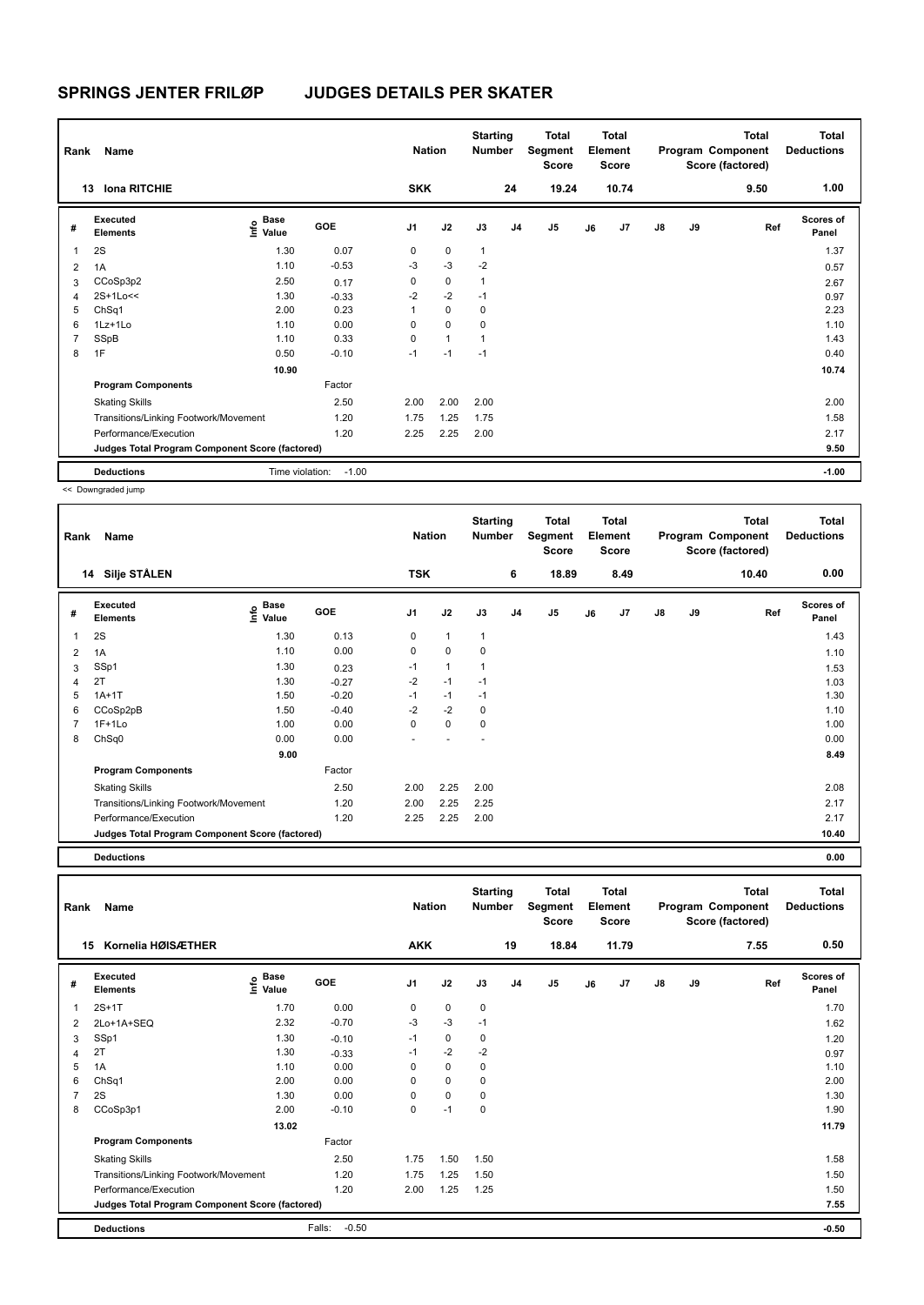| Rank           | Name                                            |                           |            | <b>Nation</b>  |              | <b>Starting</b><br><b>Number</b> |                | Total<br>Segment<br><b>Score</b> |    | <b>Total</b><br>Element<br><b>Score</b> |               |    | <b>Total</b><br>Program Component<br>Score (factored) | Total<br><b>Deductions</b> |
|----------------|-------------------------------------------------|---------------------------|------------|----------------|--------------|----------------------------------|----------------|----------------------------------|----|-----------------------------------------|---------------|----|-------------------------------------------------------|----------------------------|
|                | <b>Elinor SVENNING LERBUKT</b><br>16            |                           |            | <b>MKK</b>     |              |                                  | 14             | 18.33                            |    | 8.50                                    |               |    | 9.83                                                  | 0.00                       |
| #              | Executed<br><b>Elements</b>                     | Base<br>e Base<br>⊆ Value | <b>GOE</b> | J <sub>1</sub> | J2           | J3                               | J <sub>4</sub> | J <sub>5</sub>                   | J6 | J7                                      | $\mathsf{J}8$ | J9 | Ref                                                   | Scores of<br>Panel         |
| 1              | CoSp3pB                                         | 1.50                      | 0.00       | 0              | $\mathbf 0$  | $\mathbf 0$                      |                |                                  |    |                                         |               |    |                                                       | 1.50                       |
| 2              | 1A<<                                            | 0.00                      | 0.00       |                |              |                                  |                |                                  |    |                                         |               |    |                                                       | 0.00                       |
| 3              | 1F                                              | 0.50                      | 0.07       | 0              | 0            | 1                                |                |                                  |    |                                         |               |    |                                                       | 0.57                       |
| $\overline{4}$ | 1Lz+1Lo                                         | 1.10                      | $-0.10$    | $-1$           | $-1$         | $-1$                             |                |                                  |    |                                         |               |    |                                                       | 1.00                       |
| 5              | ChSq1                                           | 2.00                      | 0.00       | 0              | $\mathbf 0$  | 0                                |                |                                  |    |                                         |               |    |                                                       | 2.00                       |
| 6              | $1A+1L0$                                        | 1.60                      | $-0.07$    | $-1$           | 0            | 0                                |                |                                  |    |                                         |               |    |                                                       | 1.53                       |
| $\overline{7}$ | SSpB                                            | 1.10                      | 0.33       | 0              | $\mathbf{1}$ | 1                                |                |                                  |    |                                         |               |    |                                                       | 1.43                       |
| 8              | 1S                                              | 0.40                      | 0.07       | 1              | 0            | 0                                |                |                                  |    |                                         |               |    |                                                       | 0.47                       |
|                |                                                 | 8.20                      |            |                |              |                                  |                |                                  |    |                                         |               |    |                                                       | 8.50                       |
|                | <b>Program Components</b>                       |                           | Factor     |                |              |                                  |                |                                  |    |                                         |               |    |                                                       |                            |
|                | <b>Skating Skills</b>                           |                           | 2.50       | 2.25           | 2.25         | 2.25                             |                |                                  |    |                                         |               |    |                                                       | 2.25                       |
|                | Transitions/Linking Footwork/Movement           |                           | 1.20       | 1.50           | 1.25         | 1.75                             |                |                                  |    |                                         |               |    |                                                       | 1.50                       |
|                | Performance/Execution                           |                           | 1.20       | 2.00           | 2.00         | 2.00                             |                |                                  |    |                                         |               |    |                                                       | 2.00                       |
|                | Judges Total Program Component Score (factored) |                           |            |                |              |                                  |                |                                  |    |                                         |               |    |                                                       | 9.83                       |
|                | <b>Deductions</b>                               |                           |            |                |              |                                  |                |                                  |    |                                         |               |    |                                                       | 0.00                       |

<< Downgraded jump ! Not clear edge

| Rank | Name                                            |                              |            | <b>Nation</b>  |             | <b>Starting</b><br><b>Number</b> |                | Total<br>Segment<br><b>Score</b> |    | <b>Total</b><br>Element<br><b>Score</b> |               |    | <b>Total</b><br>Program Component<br>Score (factored) | Total<br><b>Deductions</b> |
|------|-------------------------------------------------|------------------------------|------------|----------------|-------------|----------------------------------|----------------|----------------------------------|----|-----------------------------------------|---------------|----|-------------------------------------------------------|----------------------------|
|      | <b>Hanna RIAN</b><br>17                         |                              |            | <b>TSK</b>     |             |                                  | 35             | 18.29                            |    | 8.59                                    |               |    | 9.70                                                  | 0.00                       |
| #    | Executed<br><b>Elements</b>                     | <b>Base</b><br>Info<br>Value | <b>GOE</b> | J <sub>1</sub> | J2          | J3                               | J <sub>4</sub> | J <sub>5</sub>                   | J6 | J7                                      | $\mathsf{J}8$ | J9 | Ref                                                   | <b>Scores of</b><br>Panel  |
| 1    | $1Lz+1Lo$                                       | 1.10                         | 0.13       | 1              | 0           | $\mathbf{1}$                     |                |                                  |    |                                         |               |    |                                                       | 1.23                       |
| 2    | 2S                                              | 1.30                         | 0.00       | 0              | $\mathbf 0$ | $\mathbf 0$                      |                |                                  |    |                                         |               |    |                                                       | 1.30                       |
| 3    | 1A                                              | 1.10                         | $-0.20$    | $-1$           | $-1$        | $-1$                             |                |                                  |    |                                         |               |    |                                                       | 0.90                       |
| 4    | SSp0                                            | 0.00                         | 0.00       |                |             |                                  |                |                                  |    |                                         |               |    |                                                       | 0.00                       |
| 5    | 1Lo                                             | 0.50                         | 0.00       | 0              | 0           | 0                                |                |                                  |    |                                         |               |    |                                                       | 0.50                       |
| 6    | $1A+1T$                                         | 1.50                         | $-0.07$    | 0              | $\mathbf 0$ | $-1$                             |                |                                  |    |                                         |               |    |                                                       | 1.43                       |
| 7    | ChSq1                                           | 2.00                         | $-0.17$    | $-1$           | $\mathbf 0$ | $\mathbf 0$                      |                |                                  |    |                                         |               |    |                                                       | 1.83                       |
| 8    | CCoSp2p1                                        | 1.70                         | $-0.30$    | $-2$           | $-1$        | $\mathbf 0$                      |                |                                  |    |                                         |               |    |                                                       | 1.40                       |
|      |                                                 | 9.20                         |            |                |             |                                  |                |                                  |    |                                         |               |    |                                                       | 8.59                       |
|      | <b>Program Components</b>                       |                              | Factor     |                |             |                                  |                |                                  |    |                                         |               |    |                                                       |                            |
|      | <b>Skating Skills</b>                           |                              | 2.50       | 2.00           | 2.00        | 2.25                             |                |                                  |    |                                         |               |    |                                                       | 2.08                       |
|      | Transitions/Linking Footwork/Movement           |                              | 1.20       | 1.25           | 2.25        | 2.00                             |                |                                  |    |                                         |               |    |                                                       | 1.83                       |
|      | Performance/Execution                           |                              | 1.20       | 1.50           | 2.00        | 2.25                             |                |                                  |    |                                         |               |    |                                                       | 1.92                       |
|      | Judges Total Program Component Score (factored) |                              |            |                |             |                                  |                |                                  |    |                                         |               |    |                                                       | 9.70                       |
|      | <b>Deductions</b>                               |                              |            |                |             |                                  |                |                                  |    |                                         |               |    |                                                       | 0.00                       |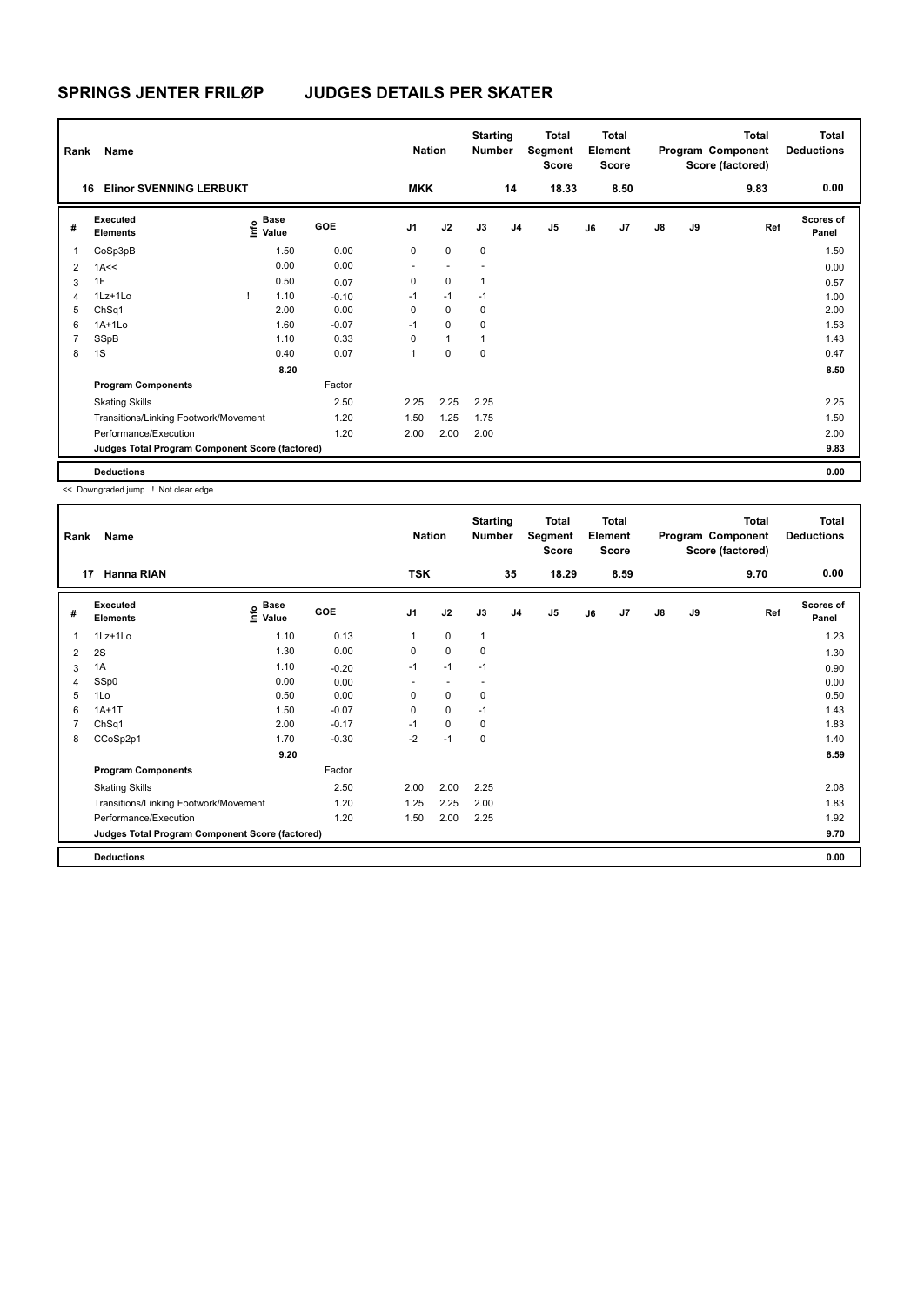| Rank           | Name                                            |                                  |                   | <b>Nation</b>  |                          | <b>Starting</b><br><b>Number</b> |                | Total<br>Segment<br>Score |    | <b>Total</b><br>Element<br>Score |               |    | <b>Total</b><br>Program Component<br>Score (factored) | Total<br><b>Deductions</b> |
|----------------|-------------------------------------------------|----------------------------------|-------------------|----------------|--------------------------|----------------------------------|----------------|---------------------------|----|----------------------------------|---------------|----|-------------------------------------------------------|----------------------------|
|                | <b>Victoria TVEDT</b><br>18                     |                                  |                   | <b>AKK</b>     |                          |                                  | 12             | 18.20                     |    | 8.70                             |               |    | 10.00                                                 | 0.50                       |
| #              | Executed<br><b>Elements</b>                     | <b>Base</b><br>o Base<br>⊆ Value | GOE               | J <sub>1</sub> | J2                       | J3                               | J <sub>4</sub> | J <sub>5</sub>            | J6 | J7                               | $\mathsf{J}8$ | J9 | Ref                                                   | <b>Scores of</b><br>Panel  |
| $\mathbf{1}$   | $1A+1T$                                         | 1.50                             | 0.00              | 0              | $\mathbf 0$              | 0                                |                |                           |    |                                  |               |    |                                                       | 1.50                       |
| $\overline{2}$ | 2Lo<                                            | 1.30                             | $-0.90$           | -3             | $-3$                     | $-3$                             |                |                           |    |                                  |               |    |                                                       | 0.40                       |
| 3              | CCoSpb                                          | 0.00                             | 0.00              | ٠              | $\overline{\phantom{a}}$ | $\overline{\phantom{a}}$         |                |                           |    |                                  |               |    |                                                       | 0.00                       |
| $\overline{4}$ | 1Lz+1Lo                                         | 1.10                             | $-0.10$           | $-1$           | $-1$                     | $-1$                             |                |                           |    |                                  |               |    |                                                       | 1.00                       |
| 5              | ChSq1                                           | 2.00                             | $-0.17$           | $-1$           | $\mathbf 0$              | 0                                |                |                           |    |                                  |               |    |                                                       | 1.83                       |
| 6              | 2S                                              | 1.30                             | $-0.20$           | $-1$           | $-1$                     | $-1$                             |                |                           |    |                                  |               |    |                                                       | 1.10                       |
| $\overline{7}$ | 1A                                              | 1.10                             | 0.00              | 0              | $\mathbf 0$              | 0                                |                |                           |    |                                  |               |    |                                                       | 1.10                       |
| 8              | SSp2                                            | 1.60                             | 0.17              | 0              | $\overline{1}$           | 0                                |                |                           |    |                                  |               |    |                                                       | 1.77                       |
|                |                                                 | 9.90                             |                   |                |                          |                                  |                |                           |    |                                  |               |    |                                                       | 8.70                       |
|                | <b>Program Components</b>                       |                                  | Factor            |                |                          |                                  |                |                           |    |                                  |               |    |                                                       |                            |
|                | <b>Skating Skills</b>                           |                                  | 2.50              | 2.00           | 2.00                     | 1.75                             |                |                           |    |                                  |               |    |                                                       | 1.92                       |
|                | Transitions/Linking Footwork/Movement           |                                  | 1.20              | 2.50           | 2.25                     | 1.75                             |                |                           |    |                                  |               |    |                                                       | 2.17                       |
|                | Performance/Execution                           |                                  | 1.20              | 2.25           | 2.25                     | 2.00                             |                |                           |    |                                  |               |    |                                                       | 2.17                       |
|                | Judges Total Program Component Score (factored) |                                  |                   |                |                          |                                  |                |                           |    |                                  |               |    |                                                       | 10.00                      |
|                | <b>Deductions</b>                               |                                  | Falls:<br>$-0.50$ |                |                          |                                  |                |                           |    |                                  |               |    |                                                       | $-0.50$                    |

< Under-rotated jump ! Not clear edge

| Rank | Name                                            |                                             |                   | <b>Nation</b>  |              | <b>Starting</b><br><b>Number</b> |                | <b>Total</b><br>Segment<br><b>Score</b> |    | <b>Total</b><br>Element<br><b>Score</b> |               |    | Total<br>Program Component<br>Score (factored) | <b>Total</b><br><b>Deductions</b> |
|------|-------------------------------------------------|---------------------------------------------|-------------------|----------------|--------------|----------------------------------|----------------|-----------------------------------------|----|-----------------------------------------|---------------|----|------------------------------------------------|-----------------------------------|
|      | <b>Idun LOFTHUS MORKEN</b><br>19                |                                             |                   | OI             |              |                                  | 4              | 17.92                                   |    | 7.79                                    |               |    | 11.13                                          | 1.00                              |
| #    | Executed<br><b>Elements</b>                     | <b>Base</b><br>e <sup>Base</sup><br>⊆ Value | <b>GOE</b>        | J <sub>1</sub> | J2           | J3                               | J <sub>4</sub> | J5                                      | J6 | J <sub>7</sub>                          | $\mathsf{J}8$ | J9 | Ref                                            | <b>Scores of</b><br>Panel         |
|      | 2T<<                                            | 0.40                                        | $-0.30$           | $-3$           | $-3$         | $-3$                             |                |                                         |    |                                         |               |    |                                                | 0.10                              |
| 2    | 2S                                              | 1.30                                        | 0.00              | 0              | $\mathbf 0$  | 0                                |                |                                         |    |                                         |               |    |                                                | 1.30                              |
| 3    | 2Lo<<                                           | 0.50                                        | $-0.30$           | -3             | $-3$         | -3                               |                |                                         |    |                                         |               |    |                                                | 0.20                              |
| 4    | ccosp0                                          | 0.00                                        | 0.00              | $\sim$         | $\sim$       |                                  |                |                                         |    |                                         |               |    |                                                | 0.00                              |
| 5    | ChSq1                                           | 2.00                                        | 0.23              | 0              | $\mathbf 0$  | $\mathbf{1}$                     |                |                                         |    |                                         |               |    |                                                | 2.23                              |
| 6    | SSp1                                            | 1.30                                        | 0.33              | 0              | $\mathbf{1}$ | $\overline{1}$                   |                |                                         |    |                                         |               |    |                                                | 1.63                              |
|      | 2S                                              | 1.30                                        | 0.00              | 0              | $\mathbf 0$  | 0                                |                |                                         |    |                                         |               |    |                                                | 1.30                              |
| 8    | 1A                                              | 1.10                                        | $-0.07$           | $-1$           | $\pmb{0}$    | 0                                |                |                                         |    |                                         |               |    |                                                | 1.03                              |
|      |                                                 | 7.90                                        |                   |                |              |                                  |                |                                         |    |                                         |               |    |                                                | 7.79                              |
|      | <b>Program Components</b>                       |                                             | Factor            |                |              |                                  |                |                                         |    |                                         |               |    |                                                |                                   |
|      | <b>Skating Skills</b>                           |                                             | 2.50              | 2.25           | 2.25         | 2.50                             |                |                                         |    |                                         |               |    |                                                | 2.33                              |
|      | Transitions/Linking Footwork/Movement           |                                             | 1.20              | 2.25           | 2.25         | 2.50                             |                |                                         |    |                                         |               |    |                                                | 2.33                              |
|      | Performance/Execution                           |                                             | 1.20              | 2.00           | 2.00         | 2.25                             |                |                                         |    |                                         |               |    |                                                | 2.08                              |
|      | Judges Total Program Component Score (factored) |                                             |                   |                |              |                                  |                |                                         |    |                                         |               |    |                                                | 11.13                             |
|      | <b>Deductions</b>                               |                                             | $-1.00$<br>Falls: |                |              |                                  |                |                                         |    |                                         |               |    |                                                | $-1.00$                           |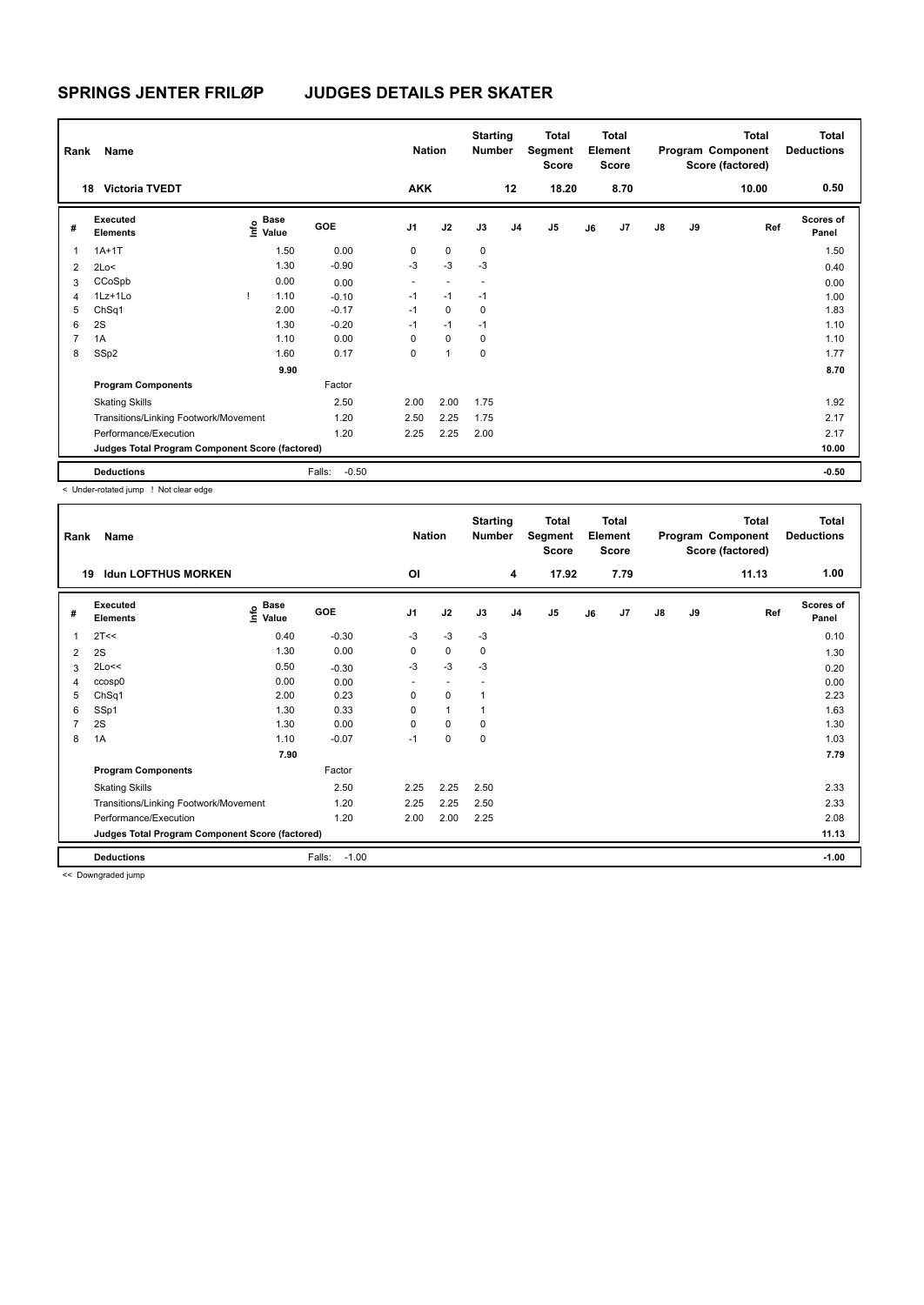| Rank           | Name                                            |                                  |         | <b>Nation</b>  |                | <b>Starting</b><br><b>Number</b> |                | Total<br>Segment<br><b>Score</b> |    | <b>Total</b><br>Element<br><b>Score</b> |               |    | <b>Total</b><br>Program Component<br>Score (factored) | <b>Total</b><br><b>Deductions</b> |
|----------------|-------------------------------------------------|----------------------------------|---------|----------------|----------------|----------------------------------|----------------|----------------------------------|----|-----------------------------------------|---------------|----|-------------------------------------------------------|-----------------------------------|
| 20             | Lise Andrea BJØRKLI RAMBERG                     |                                  |         | <b>FKK</b>     |                |                                  | 28             | 16.90                            |    | 8.40                                    |               |    | 8.50                                                  | 0.00                              |
| #              | Executed<br><b>Elements</b>                     | <b>Base</b><br>e Base<br>⊆ Value | GOE     | J <sub>1</sub> | J2             | J3                               | J <sub>4</sub> | J <sub>5</sub>                   | J6 | J7                                      | $\mathsf{J}8$ | J9 | Ref                                                   | Scores of<br>Panel                |
| $\overline{1}$ | 2Lo<                                            | 1.30                             | $-0.30$ | $-1$           | $-1$           | $-1$                             |                |                                  |    |                                         |               |    |                                                       | 1.00                              |
| $\overline{2}$ | $1Lz+1T<<$                                      | 0.60                             | $-0.13$ | $-2$           | $-2$           | 0                                |                |                                  |    |                                         |               |    |                                                       | 0.47                              |
| 3              | 1F                                              | 0.50                             | 0.00    | 0              | $\mathbf 0$    | 0                                |                |                                  |    |                                         |               |    |                                                       | 0.50                              |
| 4              | CCoSp3pB                                        | 1.70                             | 0.33    | 0              | $\overline{1}$ |                                  |                |                                  |    |                                         |               |    |                                                       | 2.03                              |
| 5              | ChSq1                                           | 2.00                             | 0.00    | 0              | $\mathbf 0$    | 0                                |                |                                  |    |                                         |               |    |                                                       | 2.00                              |
| 6              | $2S+2T<<$                                       | 1.70                             | $-0.40$ | $-2$           | $-2$           | $-2$                             |                |                                  |    |                                         |               |    |                                                       | 1.30                              |
| 7              | 1A                                              | 1.10                             | 0.00    | $\Omega$       | $\mathbf 0$    | 0                                |                |                                  |    |                                         |               |    |                                                       | 1.10                              |
| 8              | CSSp0                                           | 0.00                             | 0.00    | ä,             |                | $\overline{\phantom{a}}$         |                |                                  |    |                                         |               |    |                                                       | 0.00                              |
|                |                                                 | 8.90                             |         |                |                |                                  |                |                                  |    |                                         |               |    |                                                       | 8.40                              |
|                | <b>Program Components</b>                       |                                  | Factor  |                |                |                                  |                |                                  |    |                                         |               |    |                                                       |                                   |
|                | <b>Skating Skills</b>                           |                                  | 2.50    | 1.75           | 2.00           | 2.00                             |                |                                  |    |                                         |               |    |                                                       | 1.92                              |
|                | Transitions/Linking Footwork/Movement           |                                  | 1.20    | 1.00           | 1.25           | 2.25                             |                |                                  |    |                                         |               |    |                                                       | 1.50                              |
|                | Performance/Execution                           |                                  | 1.20    | 1.75           | 1.50           | 1.50                             |                |                                  |    |                                         |               |    |                                                       | 1.58                              |
|                | Judges Total Program Component Score (factored) |                                  |         |                |                |                                  |                |                                  |    |                                         |               |    |                                                       | 8.50                              |
|                | <b>Deductions</b>                               |                                  |         |                |                |                                  |                |                                  |    |                                         |               |    |                                                       | 0.00                              |

< Under-rotated jump << Downgraded jump

| Rank | Name                                            |                              |                   | <b>Nation</b>  |      | <b>Starting</b><br>Number |                | <b>Total</b><br>Segment<br><b>Score</b> |    | <b>Total</b><br>Element<br><b>Score</b> |    |    | <b>Total</b><br>Program Component<br>Score (factored) | <b>Total</b><br><b>Deductions</b> |
|------|-------------------------------------------------|------------------------------|-------------------|----------------|------|---------------------------|----------------|-----------------------------------------|----|-----------------------------------------|----|----|-------------------------------------------------------|-----------------------------------|
| 21   | <b>Aleksandra PAPIERNIK</b>                     |                              |                   | <b>TT</b>      |      |                           | 23             | 16.65                                   |    | 9.47                                    |    |    | 7.68                                                  | 0.50                              |
| #    | <b>Executed</b><br><b>Elements</b>              | <b>Base</b><br>Info<br>Value | <b>GOE</b>        | J <sub>1</sub> | J2   | J3                        | J <sub>4</sub> | J <sub>5</sub>                          | J6 | J7                                      | J8 | J9 | Ref                                                   | <b>Scores of</b><br>Panel         |
| 1    | $1A+1L0$                                        | 1.60                         | $-0.13$           | $-1$           | $-1$ | 0                         |                |                                         |    |                                         |    |    |                                                       | 1.47                              |
| 2    | $2S+1T$                                         | 1.70                         | $-0.33$           | $-1$           | $-2$ | $-2$                      |                |                                         |    |                                         |    |    |                                                       | 1.37                              |
| 3    | SSp2                                            | 1.60                         | $-0.30$           | $-1$           | $-1$ | $-1$                      |                |                                         |    |                                         |    |    |                                                       | 1.30                              |
| 4    | 1A                                              | 1.10                         | $-0.07$           | 0              | $-1$ | 0                         |                |                                         |    |                                         |    |    |                                                       | 1.03                              |
| 5    | ChSq1                                           | 2.00                         | 0.00              | 0              | 0    | 0                         |                |                                         |    |                                         |    |    |                                                       | 2.00                              |
| 6    | 1F                                              | 0.50                         | 0.00              | 0              | 0    | 0                         |                |                                         |    |                                         |    |    |                                                       | 0.50                              |
| 7    | CCoSp3pB                                        | 1.70                         | $-0.20$           | $-1$           | $-1$ | 0                         |                |                                         |    |                                         |    |    |                                                       | 1.50                              |
| 8    | 1Lz                                             | 0.60                         | $-0.30$           | $-3$           | $-3$ | $-3$                      |                |                                         |    |                                         |    |    |                                                       | 0.30                              |
|      |                                                 | 10.80                        |                   |                |      |                           |                |                                         |    |                                         |    |    |                                                       | 9.47                              |
|      | <b>Program Components</b>                       |                              | Factor            |                |      |                           |                |                                         |    |                                         |    |    |                                                       |                                   |
|      | <b>Skating Skills</b>                           |                              | 2.50              | 1.75           | 1.50 | 1.75                      |                |                                         |    |                                         |    |    |                                                       | 1.67                              |
|      | Transitions/Linking Footwork/Movement           |                              | 1.20              | 1.75           | 1.50 | 1.50                      |                |                                         |    |                                         |    |    |                                                       | 1.58                              |
|      | Performance/Execution                           |                              | 1.20              | 1.25           | 1.25 | 1.50                      |                |                                         |    |                                         |    |    |                                                       | 1.33                              |
|      | Judges Total Program Component Score (factored) |                              |                   |                |      |                           |                |                                         |    |                                         |    |    |                                                       | 7.68                              |
|      | <b>Deductions</b>                               |                              | $-0.50$<br>Falls: |                |      |                           |                |                                         |    |                                         |    |    |                                                       | $-0.50$                           |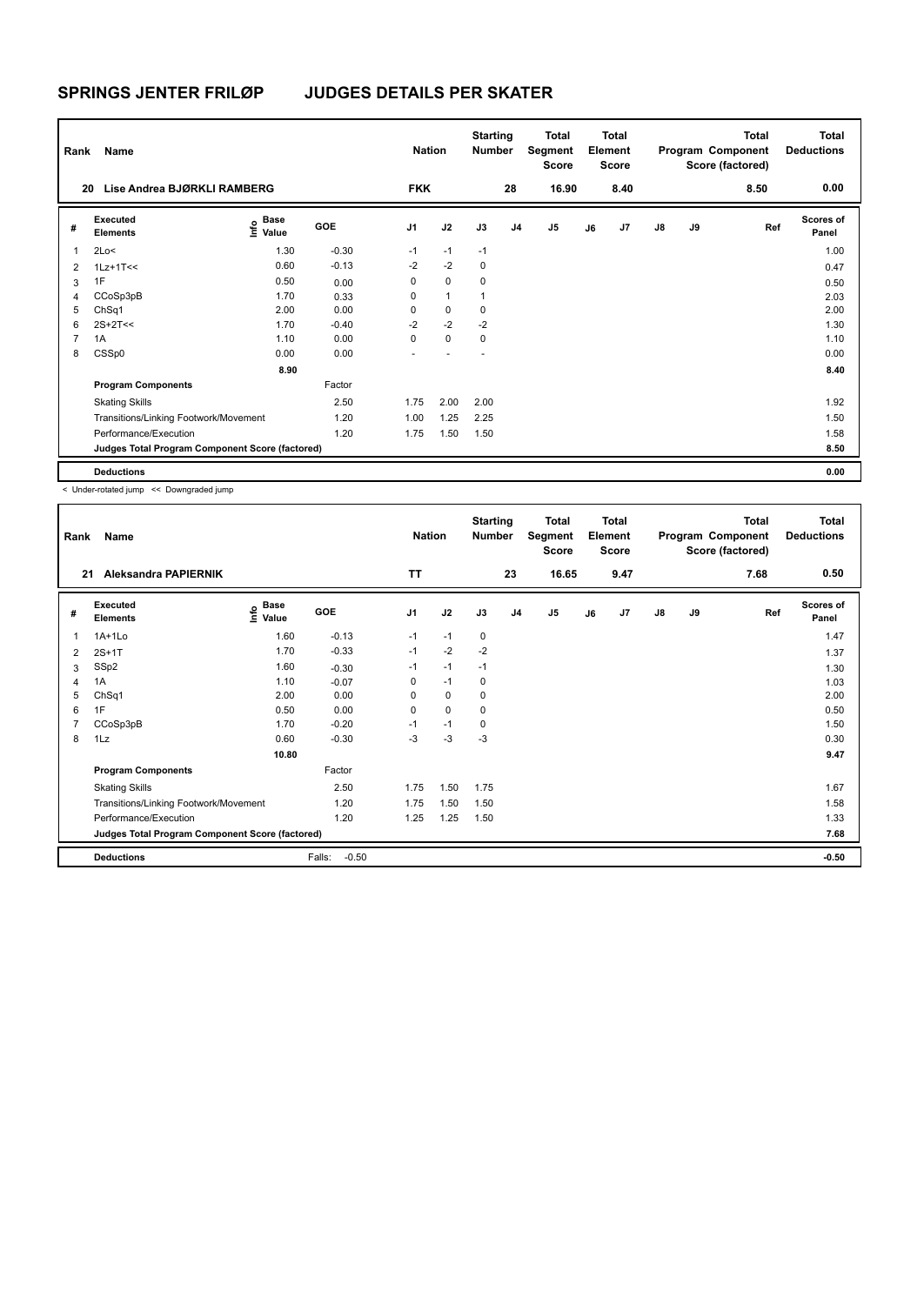| Rank           | Name                                            |                        |         | <b>Nation</b>  |                          | <b>Starting</b><br><b>Number</b> |                | Total<br>Segment<br><b>Score</b> |    | <b>Total</b><br>Element<br><b>Score</b> |               |    | <b>Total</b><br>Program Component<br>Score (factored) | Total<br><b>Deductions</b> |
|----------------|-------------------------------------------------|------------------------|---------|----------------|--------------------------|----------------------------------|----------------|----------------------------------|----|-----------------------------------------|---------------|----|-------------------------------------------------------|----------------------------|
| 22             | <b>Esther RADDUM</b>                            |                        |         | <b>BKK</b>     |                          |                                  | 1              | 16.64                            |    | 7.96                                    |               |    | 8.68                                                  | 0.00                       |
| #              | Executed<br><b>Elements</b>                     | $\sum_{i=1}^{n}$ Value | GOE     | J <sub>1</sub> | J2                       | J3                               | J <sub>4</sub> | J <sub>5</sub>                   | J6 | J7                                      | $\mathsf{J}8$ | J9 | Ref                                                   | <b>Scores of</b><br>Panel  |
| 1              | 2Lo<<                                           | 0.50                   | $-0.20$ | $-2$           | $-2$                     | $-2$                             |                |                                  |    |                                         |               |    |                                                       | 0.30                       |
| $\overline{2}$ | $2S<+1T$                                        | 1.30                   | $-0.27$ | $-1$           | $-2$                     | $-1$                             |                |                                  |    |                                         |               |    |                                                       | 1.03                       |
| 3              | $1A+2T2$                                        | 2.00                   | $-0.27$ | $-1$           | $-1$                     | $-2$                             |                |                                  |    |                                         |               |    |                                                       | 1.73                       |
| 4              | SSp1                                            | 1.30                   | $-0.20$ | $-1$           | $-1$                     | 0                                |                |                                  |    |                                         |               |    |                                                       | 1.10                       |
| 5              | 2S<                                             | 0.90                   | $-0.33$ | $-2$           | $-1$                     | $-2$                             |                |                                  |    |                                         |               |    |                                                       | 0.57                       |
| 6              | chsq0                                           | 0.00                   | 0.00    | ٠              | $\overline{\phantom{a}}$ | ٠                                |                |                                  |    |                                         |               |    |                                                       | 0.00                       |
| 7              | 1A                                              | 1.10                   | $-0.07$ | 0              | 0                        | $-1$                             |                |                                  |    |                                         |               |    |                                                       | 1.03                       |
| 8              | CCoSp3p2                                        | 2.50                   | $-0.30$ | $-1$           | $-1$                     | $-1$                             |                |                                  |    |                                         |               |    |                                                       | 2.20                       |
|                |                                                 | 9.60                   |         |                |                          |                                  |                |                                  |    |                                         |               |    |                                                       | 7.96                       |
|                | <b>Program Components</b>                       |                        | Factor  |                |                          |                                  |                |                                  |    |                                         |               |    |                                                       |                            |
|                | <b>Skating Skills</b>                           |                        | 2.50    | 1.75           | 1.75                     | 2.00                             |                |                                  |    |                                         |               |    |                                                       | 1.83                       |
|                | Transitions/Linking Footwork/Movement           |                        | 1.20    | 1.75           | 1.50                     | 2.00                             |                |                                  |    |                                         |               |    |                                                       | 1.75                       |
|                | Performance/Execution                           |                        | 1.20    | 1.50           | 1.50                     | 2.00                             |                |                                  |    |                                         |               |    |                                                       | 1.67                       |
|                | Judges Total Program Component Score (factored) |                        |         |                |                          |                                  |                |                                  |    |                                         |               |    |                                                       | 8.68                       |
|                | <b>Deductions</b>                               |                        |         |                |                          |                                  |                |                                  |    |                                         |               |    |                                                       | 0.00                       |

< Under-rotated jump << Downgraded jump

| Rank | Name                                            |                       |                   | <b>Nation</b>  |      | <b>Starting</b><br><b>Number</b> |                | <b>Total</b><br>Segment<br>Score |    | <b>Total</b><br>Element<br><b>Score</b> |    |    | Total<br>Program Component<br>Score (factored) | <b>Total</b><br><b>Deductions</b> |
|------|-------------------------------------------------|-----------------------|-------------------|----------------|------|----------------------------------|----------------|----------------------------------|----|-----------------------------------------|----|----|------------------------------------------------|-----------------------------------|
| 23   | <b>Frida SULISTIONO</b>                         |                       |                   | <b>LKK</b>     |      |                                  | 33             | 15.41                            |    | 8.76                                    |    |    | 7.65                                           | 1.00                              |
| #    | <b>Executed</b><br><b>Elements</b>              | Base<br>Info<br>Value | <b>GOE</b>        | J <sub>1</sub> | J2   | J3                               | J <sub>4</sub> | J <sub>5</sub>                   | J6 | J7                                      | J8 | J9 | Ref                                            | <b>Scores of</b><br>Panel         |
| 1    | 1A                                              | 1.10                  | $-0.60$           | $-3$           | $-3$ | $-3$                             |                |                                  |    |                                         |    |    |                                                | 0.50                              |
| 2    | 1F                                              | 0.50                  | 0.00              | 0              | 0    | 0                                |                |                                  |    |                                         |    |    |                                                | 0.50                              |
| 3    | SSp2                                            | 1.60                  | 0.50              | $\overline{2}$ | 0    | 1                                |                |                                  |    |                                         |    |    |                                                | 2.10                              |
| 4    | $1Lz+1L0$                                       | 1.10                  | $-0.07$           | 0              | $-1$ | $-1$                             |                |                                  |    |                                         |    |    |                                                | 1.03                              |
| 5    | ChSq1                                           | 2.00                  | $-0.17$           | $-1$           | 0    | 0                                |                |                                  |    |                                         |    |    |                                                | 1.83                              |
| 6    | 1A                                              | 1.10                  | $-0.60$           | $-3$           | $-3$ | $-3$                             |                |                                  |    |                                         |    |    |                                                | 0.50                              |
| 7    | CCoSp2p1                                        | 1.70                  | $-0.40$           | $-2$           | $-1$ | $-1$                             |                |                                  |    |                                         |    |    |                                                | 1.30                              |
| 8    | $1F+1Lo$                                        | 1.00                  | 0.00              | 0              | 0    | 0                                |                |                                  |    |                                         |    |    |                                                | 1.00                              |
|      |                                                 | 10.10                 |                   |                |      |                                  |                |                                  |    |                                         |    |    |                                                | 8.76                              |
|      | <b>Program Components</b>                       |                       | Factor            |                |      |                                  |                |                                  |    |                                         |    |    |                                                |                                   |
|      | <b>Skating Skills</b>                           |                       | 2.50              | 1.75           | 1.25 | 1.50                             |                |                                  |    |                                         |    |    |                                                | 1.50                              |
|      | Transitions/Linking Footwork/Movement           |                       | 1.20              | 1.50           | 1.25 | 1.50                             |                |                                  |    |                                         |    |    |                                                | 1.42                              |
|      | Performance/Execution                           |                       | 1.20              | 1.75           | 2.00 | 1.75                             |                |                                  |    |                                         |    |    |                                                | 1.83                              |
|      | Judges Total Program Component Score (factored) |                       |                   |                |      |                                  |                |                                  |    |                                         |    |    |                                                | 7.65                              |
|      | <b>Deductions</b>                               |                       | $-1.00$<br>Falls: |                |      |                                  |                |                                  |    |                                         |    |    |                                                | $-1.00$                           |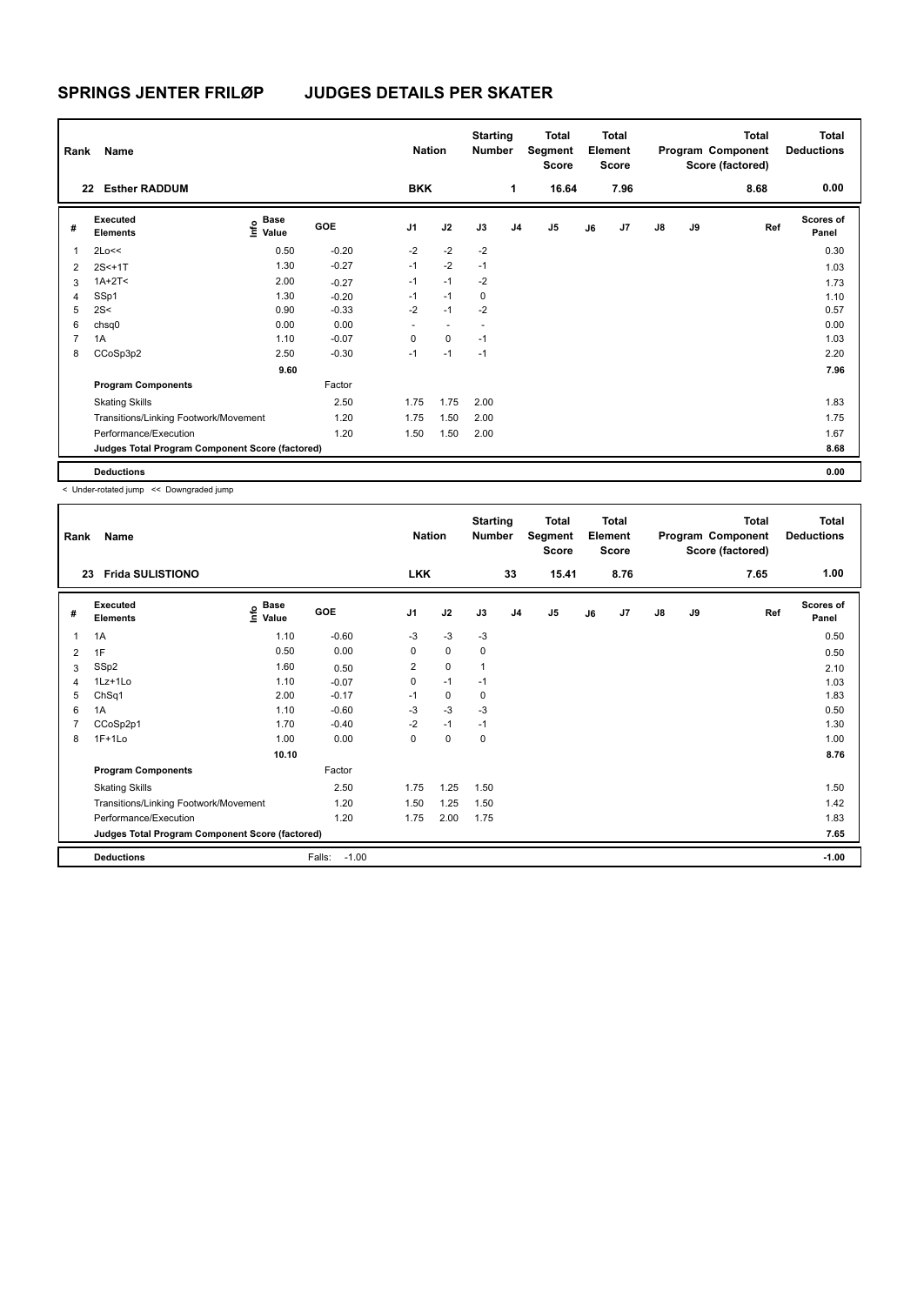| Rank           | Name                                            |                    |            | <b>Nation</b>  |             | <b>Starting</b><br><b>Number</b> |                | Total<br>Segment<br><b>Score</b> |    | <b>Total</b><br>Element<br><b>Score</b> |               |    | <b>Total</b><br>Program Component<br>Score (factored) | Total<br><b>Deductions</b> |
|----------------|-------------------------------------------------|--------------------|------------|----------------|-------------|----------------------------------|----------------|----------------------------------|----|-----------------------------------------|---------------|----|-------------------------------------------------------|----------------------------|
|                | 24 Silje SLETTERØD                              |                    |            | <b>TT</b>      |             |                                  | 10             | 15.38                            |    | 7.83                                    |               |    | 7.55                                                  | 0.00                       |
| #              | Executed<br><b>Elements</b>                     | $\frac{6}{5}$ Base | <b>GOE</b> | J <sub>1</sub> | J2          | J3                               | J <sub>4</sub> | J <sub>5</sub>                   | J6 | J7                                      | $\mathsf{J}8$ | J9 | Ref                                                   | <b>Scores of</b><br>Panel  |
| $\mathbf{1}$   | 1A<<                                            | 0.00               | 0.00       |                |             | $\overline{\phantom{a}}$         |                |                                  |    |                                         |               |    |                                                       | 0.00                       |
| 2              | $2S+1T$                                         | 1.70               | $-0.13$    | $-1$           | $\mathbf 0$ | $-1$                             |                |                                  |    |                                         |               |    |                                                       | 1.57                       |
| 3              | 1A<<                                            | 0.00               | 0.00       | ٠              |             |                                  |                |                                  |    |                                         |               |    |                                                       | 0.00                       |
| 4              | LSpB                                            | 1.20               | $-0.10$    | 0              | $-1$        | 0                                |                |                                  |    |                                         |               |    |                                                       | 1.10                       |
| 5              | ChSq1                                           | 2.00               | $-0.17$    | $-1$           | 0           | 0                                |                |                                  |    |                                         |               |    |                                                       | 1.83                       |
| 6              | 2S                                              | 1.30               | $-0.07$    | 0              | $\mathbf 0$ | $-1$                             |                |                                  |    |                                         |               |    |                                                       | 1.23                       |
| $\overline{7}$ | CCoSp3p1                                        | 2.00               | $-0.30$    | $-2$           | $-1$        | 0                                |                |                                  |    |                                         |               |    |                                                       | 1.70                       |
| 8              | 1T                                              | 0.40               | 0.00       | 0              | $\mathbf 0$ | $\mathbf 0$                      |                |                                  |    |                                         |               |    |                                                       | 0.40                       |
|                |                                                 | 8.60               |            |                |             |                                  |                |                                  |    |                                         |               |    |                                                       | 7.83                       |
|                | <b>Program Components</b>                       |                    | Factor     |                |             |                                  |                |                                  |    |                                         |               |    |                                                       |                            |
|                | <b>Skating Skills</b>                           |                    | 2.50       | 1.50           | 1.50        | 1.50                             |                |                                  |    |                                         |               |    |                                                       | 1.50                       |
|                | Transitions/Linking Footwork/Movement           |                    | 1.20       | 2.25           | 1.25        | 1.50                             |                |                                  |    |                                         |               |    |                                                       | 1.67                       |
|                | Performance/Execution                           |                    | 1.20       | 1.50           | 1.50        | 1.50                             |                |                                  |    |                                         |               |    |                                                       | 1.50                       |
|                | Judges Total Program Component Score (factored) |                    |            |                |             |                                  |                |                                  |    |                                         |               |    |                                                       | 7.55                       |
|                | <b>Deductions</b>                               |                    |            |                |             |                                  |                |                                  |    |                                         |               |    |                                                       | 0.00                       |

<< Downgraded jump

| Rank           | <b>Name</b>                                     |                              |                   | <b>Nation</b>  |      | <b>Starting</b><br><b>Number</b> |                | <b>Total</b><br>Segment<br><b>Score</b> |    | <b>Total</b><br>Element<br><b>Score</b> |               |    | <b>Total</b><br>Program Component<br>Score (factored) | <b>Total</b><br><b>Deductions</b> |
|----------------|-------------------------------------------------|------------------------------|-------------------|----------------|------|----------------------------------|----------------|-----------------------------------------|----|-----------------------------------------|---------------|----|-------------------------------------------------------|-----------------------------------|
|                | <b>Lisa THRONÆS</b><br>25                       |                              |                   | <b>TSK</b>     |      |                                  | 22             | 15.18                                   |    | 7.70                                    |               |    | 7.98                                                  | 0.50                              |
| #              | <b>Executed</b><br><b>Elements</b>              | <b>Base</b><br>lnfo<br>Value | GOE               | J <sub>1</sub> | J2   | J3                               | J <sub>4</sub> | J <sub>5</sub>                          | J6 | J7                                      | $\mathsf{J}8$ | J9 | Ref                                                   | <b>Scores of</b><br>Panel         |
| 1              | 2S                                              | 1.30                         | 0.00              | 0              | 0    | 0                                |                |                                         |    |                                         |               |    |                                                       | 1.30                              |
| $\overline{2}$ | 2Lo                                             | 1.80                         | $-0.30$           | $-1$           | $-1$ | $-1$                             |                |                                         |    |                                         |               |    |                                                       | 1.50                              |
| 3              | CSp1                                            | 1.40                         | $-0.30$           | $-2$           | $-1$ | 0                                |                |                                         |    |                                         |               |    |                                                       | 1.10                              |
| 4              | $1F+1Lo$                                        | 1.00                         | 0.00              | 0              | 0    | 0                                |                |                                         |    |                                         |               |    |                                                       | 1.00                              |
| 5              | 1A                                              | 1.10                         | $-0.13$           | $-1$           | 0    | $-1$                             |                |                                         |    |                                         |               |    |                                                       | 0.97                              |
| 6              | $SSp*$                                          | 0.00                         | 0.00              |                |      |                                  |                |                                         |    |                                         |               |    |                                                       | 0.00                              |
|                | ChSq1                                           | 2.00                         | $-0.17$           | 0              | $-1$ | 0                                |                |                                         |    |                                         |               |    |                                                       | 1.83                              |
| 8              | 1A<<                                            | 0.00                         | 0.00              |                |      |                                  |                |                                         |    |                                         |               |    |                                                       | 0.00                              |
| 9              | $1A^*$                                          | 0.00                         | 0.00              |                |      |                                  |                |                                         |    |                                         |               |    |                                                       | 0.00                              |
|                |                                                 | 8.60                         |                   |                |      |                                  |                |                                         |    |                                         |               |    |                                                       | 7.70                              |
|                | <b>Program Components</b>                       |                              | Factor            |                |      |                                  |                |                                         |    |                                         |               |    |                                                       |                                   |
|                | <b>Skating Skills</b>                           |                              | 2.50              | 2.00           | 2.00 | 1.50                             |                |                                         |    |                                         |               |    |                                                       | 1.83                              |
|                | Transitions/Linking Footwork/Movement           |                              | 1.20              | 1.75           | 1.25 | 1.25                             |                |                                         |    |                                         |               |    |                                                       | 1.42                              |
|                | Performance/Execution                           |                              | 1.20              | 1.75           | 1.25 | 1.25                             |                |                                         |    |                                         |               |    |                                                       | 1.42                              |
|                | Judges Total Program Component Score (factored) |                              |                   |                |      |                                  |                |                                         |    |                                         |               |    |                                                       | 7.98                              |
|                | <b>Deductions</b>                               |                              | Falls:<br>$-0.50$ |                |      |                                  |                |                                         |    |                                         |               |    |                                                       | $-0.50$                           |

<< Downgraded jump \* Invalid element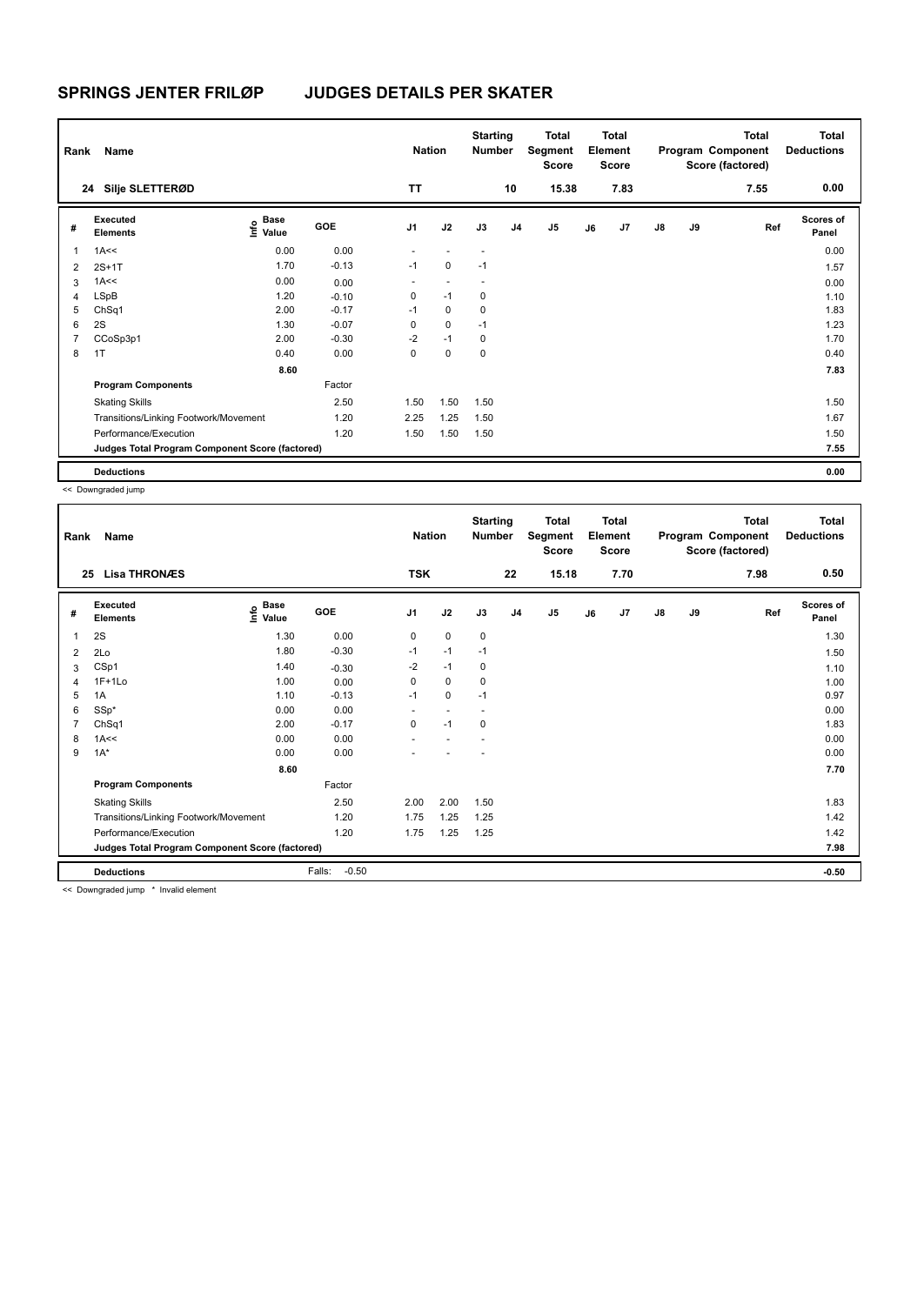| Rank<br>26   | Name<br><b>Jessica SITTAMPALLAM</b>             |                                    |                   | <b>Nation</b><br><b>TT</b> |             | <b>Starting</b><br><b>Number</b> | 18             | Total<br>Segment<br><b>Score</b><br>14.54 |    | <b>Total</b><br>Element<br><b>Score</b><br>7.36 |               |    | <b>Total</b><br>Program Component<br>Score (factored)<br>7.68 | Total<br><b>Deductions</b><br>0.50 |
|--------------|-------------------------------------------------|------------------------------------|-------------------|----------------------------|-------------|----------------------------------|----------------|-------------------------------------------|----|-------------------------------------------------|---------------|----|---------------------------------------------------------------|------------------------------------|
|              |                                                 |                                    |                   |                            |             |                                  |                |                                           |    |                                                 |               |    |                                                               |                                    |
| #            | Executed<br><b>Elements</b>                     | <b>Base</b><br>$\frac{6}{5}$ Value | <b>GOE</b>        | J <sub>1</sub>             | J2          | J3                               | J <sub>4</sub> | J <sub>5</sub>                            | J6 | J7                                              | $\mathsf{J}8$ | J9 | Ref                                                           | <b>Scores of</b><br>Panel          |
| $\mathbf{1}$ | $1A+1T<<$                                       | 1.10                               | $-0.47$           | $-2$                       | $-3$        | $-2$                             |                |                                           |    |                                                 |               |    |                                                               | 0.63                               |
| 2            | 2S                                              | 1.30                               | $-0.60$           | $-3$                       | $-3$        | $-3$                             |                |                                           |    |                                                 |               |    |                                                               | 0.70                               |
| 3            | CCoSp2pB                                        | 1.50                               | $-0.40$           | $-2$                       | $-1$        | $-1$                             |                |                                           |    |                                                 |               |    |                                                               | 1.10                               |
| 4            | 2S                                              | 1.30                               | $-0.07$           | $-1$                       | $\mathbf 0$ | 0                                |                |                                           |    |                                                 |               |    |                                                               | 1.23                               |
| 5            | 1F                                              | 0.50                               | 0.00              | 0                          | $\mathbf 0$ | 0                                |                |                                           |    |                                                 |               |    |                                                               | 0.50                               |
| 6            | 1A                                              | 1.10                               | $-0.20$           | $-1$                       | $-1$        | $-1$                             |                |                                           |    |                                                 |               |    |                                                               | 0.90                               |
| 7            | ChSq1                                           | 2.00                               | $-0.50$           | $-1$                       | $-1$        | $-1$                             |                |                                           |    |                                                 |               |    |                                                               | 1.50                               |
| 8            | LSpB                                            | 1.20                               | $-0.40$           | $-2$                       | $-1$        | $-1$                             |                |                                           |    |                                                 |               |    |                                                               | 0.80                               |
|              |                                                 | 10.00                              |                   |                            |             |                                  |                |                                           |    |                                                 |               |    |                                                               | 7.36                               |
|              | <b>Program Components</b>                       |                                    | Factor            |                            |             |                                  |                |                                           |    |                                                 |               |    |                                                               |                                    |
|              | <b>Skating Skills</b>                           |                                    | 2.50              | 1.25                       | 2.00        | 2.00                             |                |                                           |    |                                                 |               |    |                                                               | 1.75                               |
|              | Transitions/Linking Footwork/Movement           |                                    | 1.20              | 1.00                       | 1.50        | 1.25                             |                |                                           |    |                                                 |               |    |                                                               | 1.25                               |
|              | Performance/Execution                           |                                    | 1.20              | 1.50                       | 1.50        | 1.50                             |                |                                           |    |                                                 |               |    |                                                               | 1.50                               |
|              | Judges Total Program Component Score (factored) |                                    |                   |                            |             |                                  |                |                                           |    |                                                 |               |    |                                                               | 7.68                               |
|              | <b>Deductions</b>                               |                                    | Falls:<br>$-0.50$ |                            |             |                                  |                |                                           |    |                                                 |               |    |                                                               | $-0.50$                            |

<< Downgraded jump

| Rank           | Name                                            |                                      |         | <b>Nation</b>  |             | <b>Starting</b><br>Number |                | <b>Total</b><br>Segment<br><b>Score</b> |    | <b>Total</b><br>Element<br><b>Score</b> |               |    | <b>Total</b><br>Program Component<br>Score (factored) | Total<br><b>Deductions</b> |
|----------------|-------------------------------------------------|--------------------------------------|---------|----------------|-------------|---------------------------|----------------|-----------------------------------------|----|-----------------------------------------|---------------|----|-------------------------------------------------------|----------------------------|
| 27             | <b>Erika FAANESSEN</b>                          |                                      |         | <b>BKK</b>     |             |                           | 20             | 14.09                                   |    | 7.24                                    |               |    | 6.85                                                  | 0.00                       |
| #              | <b>Executed</b><br><b>Elements</b>              | Base<br>e <sup>Base</sup><br>⊆ Value | GOE     | J <sub>1</sub> | J2          | J3                        | J <sub>4</sub> | J5                                      | J6 | J7                                      | $\mathsf{J}8$ | J9 | Ref                                                   | <b>Scores of</b><br>Panel  |
| 1              | 1A                                              | 1.10                                 | $-0.60$ | $-3$           | $-3$        | $-3$                      |                |                                         |    |                                         |               |    |                                                       | 0.50                       |
| 2              | 1Lo+1Lo                                         | 1.00                                 | 0.00    | 0              | $\mathbf 0$ | 0                         |                |                                         |    |                                         |               |    |                                                       | 1.00                       |
| 3              | SSp1                                            | 1.30                                 | 0.07    | 0              | $-1$        | $\overline{1}$            |                |                                         |    |                                         |               |    |                                                       | 1.37                       |
| 4              | $1Lz+1Lo$                                       | 1.10                                 | $-0.03$ | 0              | 0           | $-1$                      |                |                                         |    |                                         |               |    |                                                       | 1.07                       |
| 5              | 1A<                                             | 0.80                                 | $-0.60$ | $-3$           | $-3$        | $-3$                      |                |                                         |    |                                         |               |    |                                                       | 0.20                       |
| 6              | ChSq1                                           | 2.00                                 | $-0.67$ | $-2$           | $-1$        | $-1$                      |                |                                         |    |                                         |               |    |                                                       | 1.33                       |
| $\overline{7}$ | 1F                                              | 0.50                                 | 0.07    |                | 0           | 0                         |                |                                         |    |                                         |               |    |                                                       | 0.57                       |
| 8              | CCoSp2p1                                        | 1.70                                 | $-0.50$ | $-2$           | $-2$        | $-1$                      |                |                                         |    |                                         |               |    |                                                       | 1.20                       |
|                |                                                 | 9.50                                 |         |                |             |                           |                |                                         |    |                                         |               |    |                                                       | 7.24                       |
|                | <b>Program Components</b>                       |                                      | Factor  |                |             |                           |                |                                         |    |                                         |               |    |                                                       |                            |
|                | <b>Skating Skills</b>                           |                                      | 2.50    | 1.50           | 1.50        | 1.50                      |                |                                         |    |                                         |               |    |                                                       | 1.50                       |
|                | Transitions/Linking Footwork/Movement           |                                      | 1.20    | 1.00           | 1.00        | 1.75                      |                |                                         |    |                                         |               |    |                                                       | 1.25                       |
|                | Performance/Execution                           |                                      | 1.20    | 1.25           | 1.25        | 1.50                      |                |                                         |    |                                         |               |    |                                                       | 1.33                       |
|                | Judges Total Program Component Score (factored) |                                      |         |                |             |                           |                |                                         |    |                                         |               |    |                                                       | 6.85                       |
|                | <b>Deductions</b>                               |                                      |         |                |             |                           |                |                                         |    |                                         |               |    |                                                       | 0.00                       |

< Under-rotated jump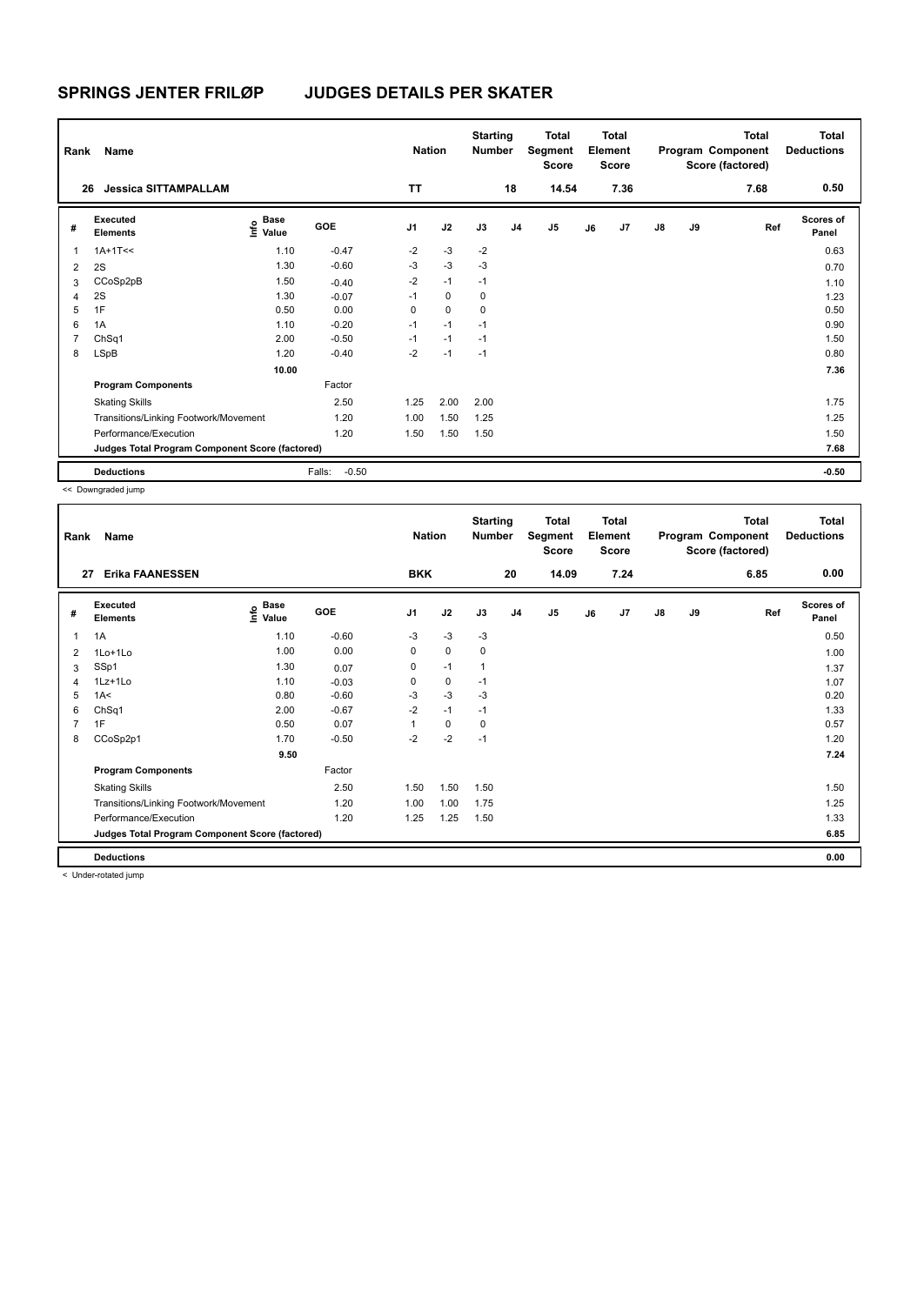| Rank           | Name                                            |                                  |         | <b>Nation</b>            |             | <b>Starting</b><br><b>Number</b> |                | Total<br>Segment<br><b>Score</b> |    | <b>Total</b><br>Element<br><b>Score</b> |               |    | <b>Total</b><br>Program Component<br>Score (factored) | Total<br><b>Deductions</b> |
|----------------|-------------------------------------------------|----------------------------------|---------|--------------------------|-------------|----------------------------------|----------------|----------------------------------|----|-----------------------------------------|---------------|----|-------------------------------------------------------|----------------------------|
| 28             | <b>Astrid BRANDTZAEG</b>                        |                                  |         | <b>TSK</b>               |             |                                  | 29             | 14.08                            |    | 7.23                                    |               |    | 6.85                                                  | 0.00                       |
| #              | Executed<br><b>Elements</b>                     | <b>Base</b><br>o Base<br>⊆ Value | GOE     | J <sub>1</sub>           | J2          | J3                               | J <sub>4</sub> | J <sub>5</sub>                   | J6 | J7                                      | $\mathsf{J}8$ | J9 | Ref                                                   | <b>Scores of</b><br>Panel  |
| 1              | 1A<<                                            | 0.00                             | 0.00    | $\overline{\phantom{0}}$ |             | $\overline{\phantom{a}}$         |                |                                  |    |                                         |               |    |                                                       | 0.00                       |
| $\overline{2}$ | 1Lz                                             | 0.60                             | $-0.03$ | 0                        | $\mathbf 0$ | $-1$                             |                |                                  |    |                                         |               |    |                                                       | 0.57                       |
| 3              | $1A+1Lo$                                        | 1.60                             | $-0.27$ | $-1$                     | $-2$        | $-1$                             |                |                                  |    |                                         |               |    |                                                       | 1.33                       |
| 4              | CoSp2pB                                         | 1.10                             | 0.00    | 0                        | $\mathbf 0$ | 0                                |                |                                  |    |                                         |               |    |                                                       | 1.10                       |
| 5              | 1F                                              | 0.50                             | 0.00    | 0                        | $\mathbf 0$ | 0                                |                |                                  |    |                                         |               |    |                                                       | 0.50                       |
| 6              | ChSq1                                           | 2.00                             | $-0.17$ | $-1$                     | $\mathbf 0$ | 0                                |                |                                  |    |                                         |               |    |                                                       | 1.83                       |
| 7              | $1F+1Lo$                                        | 1.00                             | 0.00    | $\Omega$                 | $\mathbf 0$ | 0                                |                |                                  |    |                                         |               |    |                                                       | 1.00                       |
| 8              | SSpB                                            | 1.10                             | $-0.20$ | $-1$                     | $-1$        | 0                                |                |                                  |    |                                         |               |    |                                                       | 0.90                       |
|                |                                                 | 7.90                             |         |                          |             |                                  |                |                                  |    |                                         |               |    |                                                       | 7.23                       |
|                | <b>Program Components</b>                       |                                  | Factor  |                          |             |                                  |                |                                  |    |                                         |               |    |                                                       |                            |
|                | <b>Skating Skills</b>                           |                                  | 2.50    | 1.50                     | 1.25        | 1.75                             |                |                                  |    |                                         |               |    |                                                       | 1.50                       |
|                | Transitions/Linking Footwork/Movement           |                                  | 1.20    | 1.50                     | 1.00        | 1.75                             |                |                                  |    |                                         |               |    |                                                       | 1.42                       |
|                | Performance/Execution                           |                                  | 1.20    | 1.25                     | 1.00        | 1.25                             |                |                                  |    |                                         |               |    |                                                       | 1.17                       |
|                | Judges Total Program Component Score (factored) |                                  |         |                          |             |                                  |                |                                  |    |                                         |               |    |                                                       | 6.85                       |
|                | <b>Deductions</b>                               |                                  |         |                          |             |                                  |                |                                  |    |                                         |               |    |                                                       | 0.00                       |

| Rank           | Name                                            |                                             |            | <b>Nation</b>  |                          | <b>Starting</b><br>Number |                | Total<br>Segment<br>Score |    | <b>Total</b><br>Element<br><b>Score</b> |               |    | <b>Total</b><br>Program Component<br>Score (factored) | <b>Total</b><br><b>Deductions</b> |
|----------------|-------------------------------------------------|---------------------------------------------|------------|----------------|--------------------------|---------------------------|----------------|---------------------------|----|-----------------------------------------|---------------|----|-------------------------------------------------------|-----------------------------------|
| 29             | Olivia WEJSÆTH                                  |                                             |            | <b>AKK</b>     |                          |                           | $\mathbf{2}$   | 13.31                     |    | 5.66                                    |               |    | 7.65                                                  | 0.00                              |
| #              | <b>Executed</b><br><b>Elements</b>              | <b>Base</b><br>e <sup>Base</sup><br>⊆ Value | <b>GOE</b> | J <sub>1</sub> | J2                       | J3                        | J <sub>4</sub> | J <sub>5</sub>            | J6 | J7                                      | $\mathsf{J}8$ | J9 | Ref                                                   | <b>Scores of</b><br>Panel         |
| 1              | $1A+1T$                                         | 1.50                                        | $-0.27$    | $-2$           | $-2$                     | $\mathbf 0$               |                |                           |    |                                         |               |    |                                                       | 1.23                              |
| $\overline{2}$ | $1F+1T$                                         | 0.90                                        | $-0.07$    | 0              | $-1$                     | $-1$                      |                |                           |    |                                         |               |    |                                                       | 0.83                              |
| 3              | cosp0                                           | 0.00                                        | 0.00       | $\sim$         | $\overline{\phantom{a}}$ |                           |                |                           |    |                                         |               |    |                                                       | 0.00                              |
| 4              | ChSq1                                           | 2.00                                        | $-0.50$    | $-1$           | $-1$                     | $-1$                      |                |                           |    |                                         |               |    |                                                       | 1.50                              |
| 5              | 1A                                              | 1.10                                        | 0.00       | $\Omega$       | 0                        | 0                         |                |                           |    |                                         |               |    |                                                       | 1.10                              |
| 6              | 1Lo                                             | 0.50                                        | 0.00       | 0              | $\mathbf 0$              | $\mathbf 0$               |                |                           |    |                                         |               |    |                                                       | 0.50                              |
| $\overline{7}$ | 1F                                              | 0.50                                        | 0.00       | 0              | $\mathbf 0$              | 0                         |                |                           |    |                                         |               |    |                                                       | 0.50                              |
| 8              | ssp0                                            | 0.00                                        | 0.00       |                |                          |                           |                |                           |    |                                         |               |    |                                                       | 0.00                              |
|                |                                                 | 6.50                                        |            |                |                          |                           |                |                           |    |                                         |               |    |                                                       | 5.66                              |
|                | <b>Program Components</b>                       |                                             | Factor     |                |                          |                           |                |                           |    |                                         |               |    |                                                       |                                   |
|                | <b>Skating Skills</b>                           |                                             | 2.50       | 1.25           | 1.25                     | 2.00                      |                |                           |    |                                         |               |    |                                                       | 1.50                              |
|                | Transitions/Linking Footwork/Movement           |                                             | 1.20       | 1.75           | 1.50                     | 2.25                      |                |                           |    |                                         |               |    |                                                       | 1.83                              |
|                | Performance/Execution                           |                                             | 1.20       | 1.25           | 1.25                     | 1.75                      |                |                           |    |                                         |               |    |                                                       | 1.42                              |
|                | Judges Total Program Component Score (factored) |                                             |            |                |                          |                           |                |                           |    |                                         |               |    |                                                       | 7.65                              |
|                | <b>Deductions</b>                               |                                             |            |                |                          |                           |                |                           |    |                                         |               |    |                                                       | 0.00                              |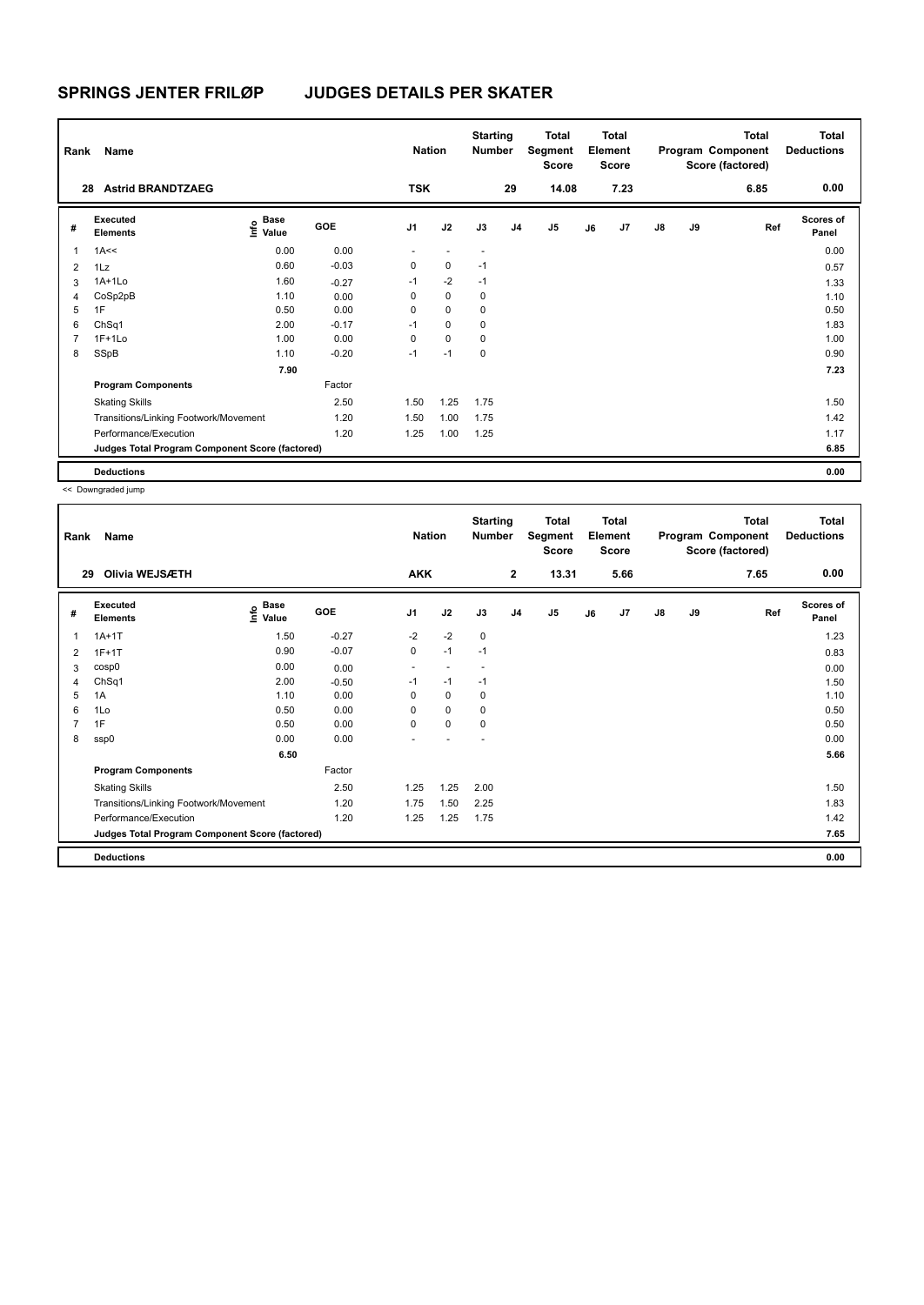| Rank           | Name                                            |                                  |                   | <b>Nation</b>  |                          | <b>Starting</b><br><b>Number</b> |                | Total<br>Segment<br>Score |    | <b>Total</b><br>Element<br><b>Score</b> |               |    | <b>Total</b><br>Program Component<br>Score (factored) | <b>Total</b><br><b>Deductions</b> |
|----------------|-------------------------------------------------|----------------------------------|-------------------|----------------|--------------------------|----------------------------------|----------------|---------------------------|----|-----------------------------------------|---------------|----|-------------------------------------------------------|-----------------------------------|
| 30             | <b>Hedda Hoaas ERIKSEN</b>                      |                                  |                   | <b>TSK</b>     |                          |                                  | 5              | 12.68                     |    | 6.23                                    |               |    | 6.95                                                  | 0.50                              |
| #              | Executed<br><b>Elements</b>                     | <b>Base</b><br>o Base<br>⊆ Value | GOE               | J <sub>1</sub> | J2                       | J3                               | J <sub>4</sub> | J <sub>5</sub>            | J6 | J7                                      | $\mathsf{J}8$ | J9 | Ref                                                   | <b>Scores of</b><br>Panel         |
| $\mathbf{1}$   | 1Lo+1Lo                                         | 1.00                             | 0.00              | 0              | $\mathbf 0$              | $\mathbf 0$                      |                |                           |    |                                         |               |    |                                                       | 1.00                              |
| $\overline{2}$ | 1A<<                                            | 0.00                             | 0.00              | ٠              | $\overline{\phantom{a}}$ | $\overline{\phantom{a}}$         |                |                           |    |                                         |               |    |                                                       | 0.00                              |
| 3              | CCoSp3pB                                        | 1.70                             | $-0.90$           | $-3$           | $-3$                     | -3                               |                |                           |    |                                         |               |    |                                                       | 0.80                              |
| 4              | 1Lz                                             | 0.60                             | $-0.10$           | $-1$           | $-1$                     | $-1$                             |                |                           |    |                                         |               |    |                                                       | 0.50                              |
| 5              | SSpB                                            | 1.10                             | $-0.30$           | $-1$           | $-2$                     | $\mathbf 0$                      |                |                           |    |                                         |               |    |                                                       | 0.80                              |
| 6              | ChSq1                                           | 2.00                             | $-0.17$           | $-1$           | $\mathbf 0$              | 0                                |                |                           |    |                                         |               |    |                                                       | 1.83                              |
| $\overline{7}$ | 1S                                              | 0.40                             | 0.00              | 0              | $\mathbf 0$              | 0                                |                |                           |    |                                         |               |    |                                                       | 0.40                              |
| 8              | $1F+1T$                                         | 0.90                             | 0.00              | 0              | $\mathbf 0$              | 0                                |                |                           |    |                                         |               |    |                                                       | 0.90                              |
|                |                                                 | 7.70                             |                   |                |                          |                                  |                |                           |    |                                         |               |    |                                                       | 6.23                              |
|                | <b>Program Components</b>                       |                                  | Factor            |                |                          |                                  |                |                           |    |                                         |               |    |                                                       |                                   |
|                | <b>Skating Skills</b>                           |                                  | 2.50              | 1.25           | 1.50                     | 1.50                             |                |                           |    |                                         |               |    |                                                       | 1.42                              |
|                | Transitions/Linking Footwork/Movement           |                                  | 1.20              | 1.25           | 1.50                     | 1.50                             |                |                           |    |                                         |               |    |                                                       | 1.42                              |
|                | Performance/Execution                           |                                  | 1.20              | 1.00           | 1.75                     | 1.50                             |                |                           |    |                                         |               |    |                                                       | 1.42                              |
|                | Judges Total Program Component Score (factored) |                                  |                   |                |                          |                                  |                |                           |    |                                         |               |    |                                                       | 6.95                              |
|                | <b>Deductions</b>                               |                                  | $-0.50$<br>Falls: |                |                          |                                  |                |                           |    |                                         |               |    |                                                       | $-0.50$                           |

<< Downgraded jump ! Not clear edge

| Rank | Name                                            |                                             |            | <b>Nation</b>            |                | <b>Starting</b><br><b>Number</b> |                | <b>Total</b><br>Segment<br><b>Score</b> |    | <b>Total</b><br>Element<br><b>Score</b> |               |    | <b>Total</b><br>Program Component<br>Score (factored) | Total<br><b>Deductions</b> |
|------|-------------------------------------------------|---------------------------------------------|------------|--------------------------|----------------|----------------------------------|----------------|-----------------------------------------|----|-----------------------------------------|---------------|----|-------------------------------------------------------|----------------------------|
|      | <b>Marie DEISZ</b><br>31                        |                                             |            | <b>BKK</b>               |                |                                  | 9              | 11.87                                   |    | 6.34                                    |               |    | 6.53                                                  | 1.00                       |
| #    | Executed<br><b>Elements</b>                     | <b>Base</b><br>e <sup>Base</sup><br>⊆ Value | <b>GOE</b> | J <sub>1</sub>           | J2             | J3                               | J <sub>4</sub> | J5                                      | J6 | J7                                      | $\mathsf{J}8$ | J9 | Ref                                                   | <b>Scores of</b><br>Panel  |
|      | 1Lze+1Lo                                        | 1.00                                        | $-0.20$    | $-2$                     | $-2$           | $-2$                             |                |                                         |    |                                         |               |    |                                                       | 0.80                       |
| 2    | 1S                                              | 0.40                                        | $-0.30$    | $-3$                     | $-3$           | $-3$                             |                |                                         |    |                                         |               |    |                                                       | 0.10                       |
| 3    | $2S < +1T$                                      | 0.80                                        | $-0.23$    | $-3$                     | $-2$           | $-2$                             |                |                                         |    |                                         |               |    |                                                       | 0.57                       |
| Δ    | CCoSp3p1                                        | 2.00                                        | 0.00       | $\pmb{0}$                | $\mathbf 0$    | 0                                |                |                                         |    |                                         |               |    |                                                       | 2.00                       |
| 5    | 1A<<                                            | 0.00                                        | 0.00       | ٠                        | $\blacksquare$ |                                  |                |                                         |    |                                         |               |    |                                                       | 0.00                       |
| 6    | SSp1                                            | 1.30                                        | $-0.10$    | $\mathbf 0$              | $\mathbf 0$    | $-1$                             |                |                                         |    |                                         |               |    |                                                       | 1.20                       |
|      | ChSq1                                           | 2.00                                        | $-0.33$    | $-1$                     | $-1$           | 0                                |                |                                         |    |                                         |               |    |                                                       | 1.67                       |
| 8    | 1A<<                                            | 0.00                                        | 0.00       | $\overline{\phantom{a}}$ |                |                                  |                |                                         |    |                                         |               |    |                                                       | 0.00                       |
|      |                                                 | 7.50                                        |            |                          |                |                                  |                |                                         |    |                                         |               |    |                                                       | 6.34                       |
|      | <b>Program Components</b>                       |                                             | Factor     |                          |                |                                  |                |                                         |    |                                         |               |    |                                                       |                            |
|      | <b>Skating Skills</b>                           |                                             | 2.50       | 1.25                     | 1.25           | 1.25                             |                |                                         |    |                                         |               |    |                                                       | 1.25                       |
|      | Transitions/Linking Footwork/Movement           |                                             | 1.20       | 1.50                     | 1.25           | 1.50                             |                |                                         |    |                                         |               |    |                                                       | 1.42                       |
|      | Performance/Execution                           |                                             | 1.20       | 1.50                     | 1.25           | 1.50                             |                |                                         |    |                                         |               |    |                                                       | 1.42                       |
|      | Judges Total Program Component Score (factored) |                                             |            |                          |                |                                  |                |                                         |    |                                         |               |    |                                                       | 6.53                       |
|      | <b>Deductions</b>                               | Time violation:                             | $-1.00$    |                          |                |                                  |                |                                         |    |                                         |               |    |                                                       | $-1.00$                    |